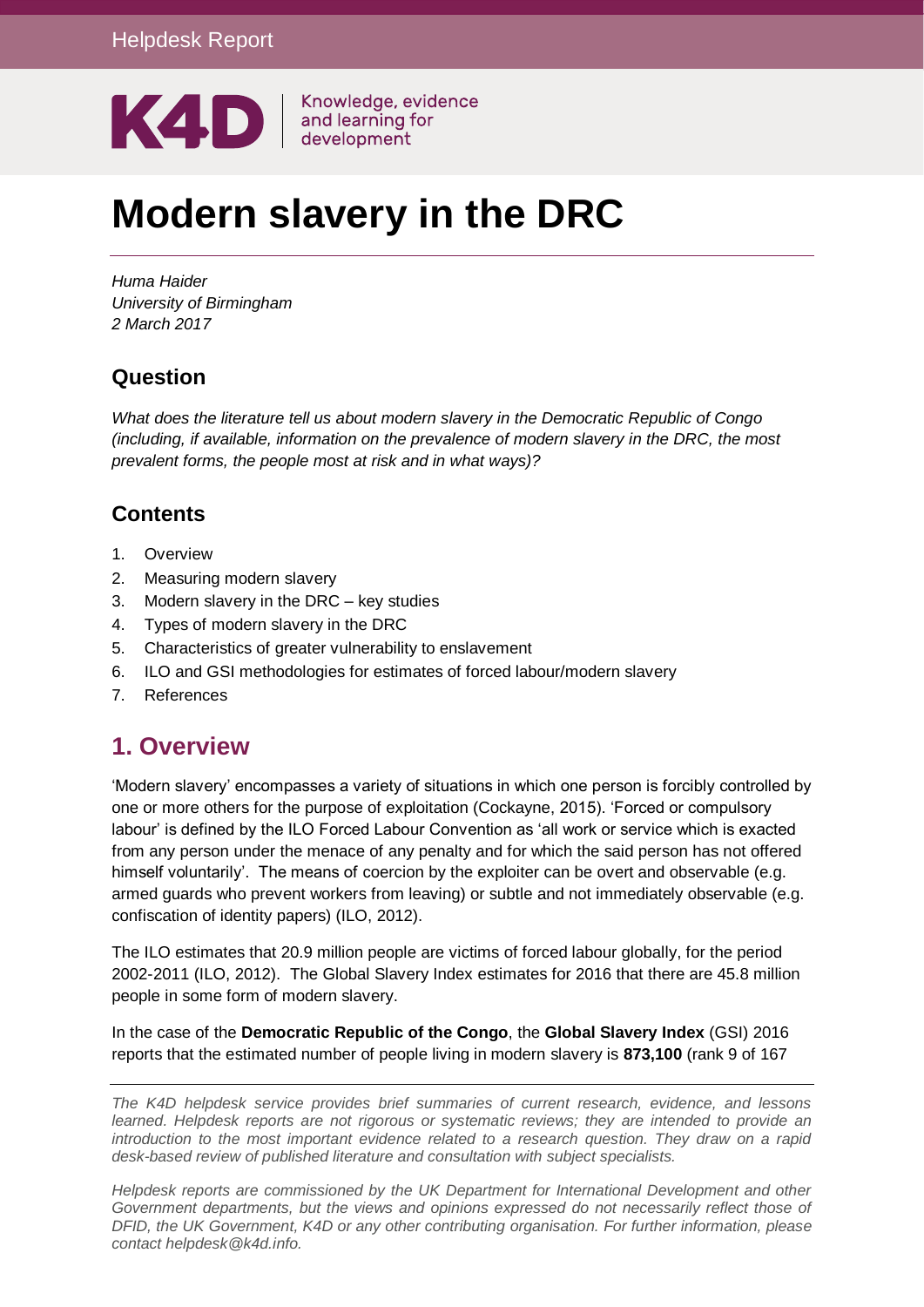countries). This amounts to an estimated proportion in slavery of **1.130 percent** (rank 6 of 167 countries). These estimates of prevalence are derived from a **2010 survey, published in** *JAMA,* focused on sexual violence and other human rights violations in the conflict-affected **North and South Kivu provinces and in Ituri.** Drawing from this representative sample, ratios were adjusted to other parts of the country to reflect lower levels of conflict, in addition to any other necessary adjustments (K.B., expert comments).

There are various DRC studies that seek not to determine prevalence but to find the existence and indication of the scale of modern slavery.

- The **2013 Free the Slaves study of South Kivu** finds that 866 of the total sample of 931 persons interviewed across all three mining sites (93 percent) were enslaved in one of more types of slavery (Free the Slaves, 2013).
- The **2011 Free the Slaves study of North Kivu** finds that 40 percent of respondents interviewed in *Bisie* were found to be in confirmed situations of slavery (Free the Slaves, 2013).
- The **2014 USAID study of South Kivu and North Katanga** finds that 6.7 percent of survey respondents are or have been victims of trafficking (USAID, 2014).

Studies in the eastern DRC have identified six types of slavery: **forced labour, debt bondage, peonage, sex slavery, forced marriage, and the enslavement of children** (Bale, 2013; Free the Slaves, 2013; Free the Slaves, 2011). There can be overlap in the experiences of slavery. Women, for example, may be subject to sex slavery and debt bondage, concurrently.

### **Forced labour**

Forced labour at the hands of military groups exists along a continuum. At the extreme end, villagers are rounded up by an armed group, beaten and assaulted, and put to work under threat of violence (Bale, 2016; Free the Slaves, 2011). There is no offer of payment and no freedom of movement or choice (Bale, 2016). Forced labour by gunpoint is often the most well-known form of slavery (ibid). Many Congolese men, women and children in mining zones operate in conditions of slavery in eastern DRC.

- The **2014 USAID study on South Kivu and North Katanga** finds that the most common form of trafficking was forced labour (56 persons or 3.7 percent of the sample).
- The **2013 Free the Slaves South Kivu study** finds that forced labour was the second most frequently found type of slavery, after debt bondage (Free the Slaves, 2013).
- The **2011 Free the Slaves North Kivu study** finds that only a fifth of miners and porters believed that forced labour occurred in the *Bisie* mining site. However, four-fifths reported that they were personally made to work under the *salongo* system (whereby everyone in a mine would be required to work for a designated official on a particular day).
- A **2015 study of artisanal miners in Kamituga** in the eastern DRC finds that 41 percent of the 469 respondents were forced to perform labour under armed threat (Stoop et al., 2016).
- A **2014 study of artisanal mining sites in North and South Kivu** finds that despite findings of forced labour in mining sites, it was largely temporary, limited to a set number of days, and often a proxy for illegal taxes or a mode of punishment (Rothenberg and Radley, 2014).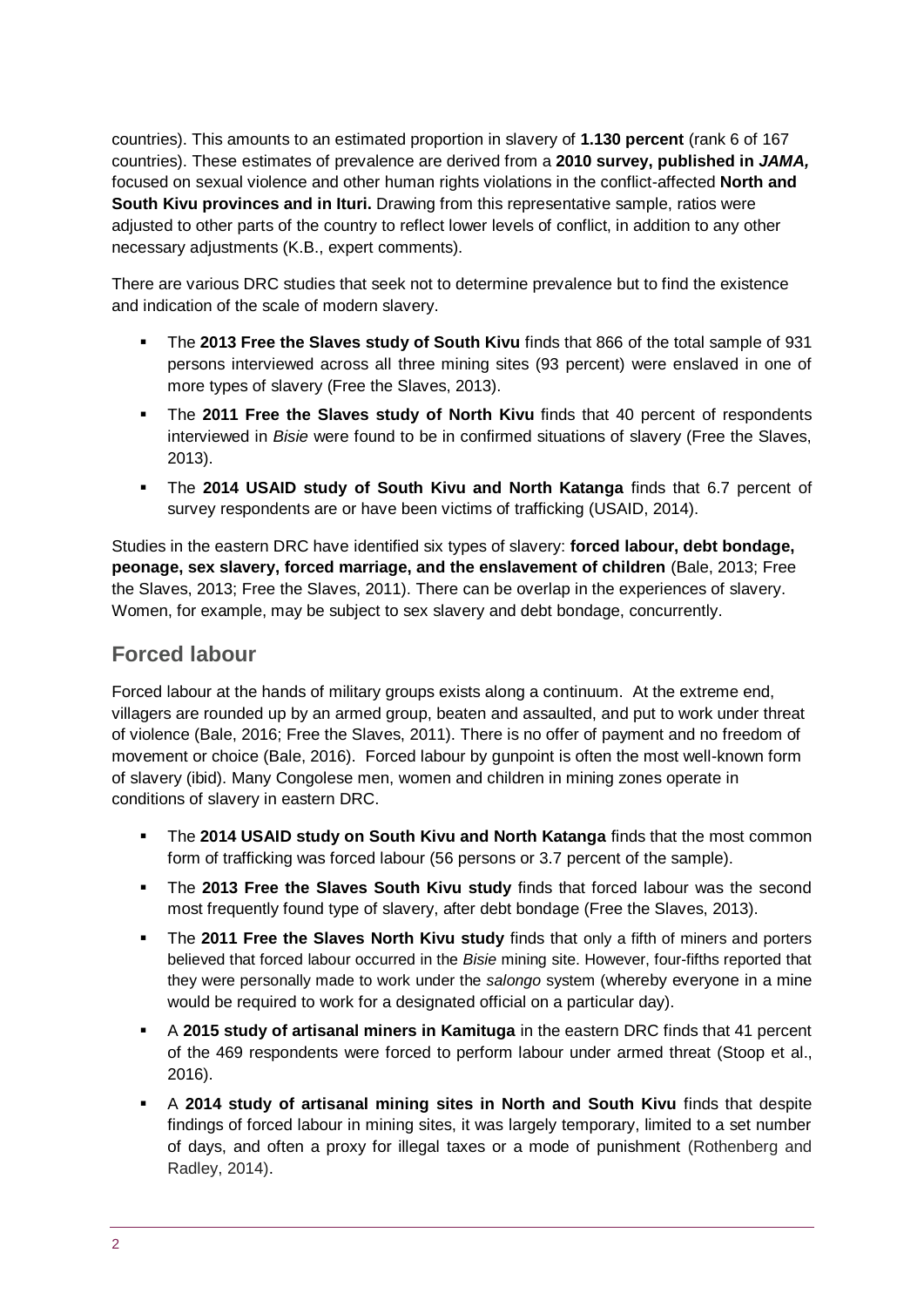# **Debt bondage**

Debt bondage involves the enslavement of labourers to pay off household or business debts (USAID, 2014). Given the high degree of informality in lending, there is a strong potential for exploitation via lending (ibid). It is not only poor miners who can become subject to debt bondage, trying to meet basic needs, but also senior mining officials, who invest their money to begin production at mines by taking loans at high rates from 'supporters' (Free the Slaves, 2013).

- The **2014 USAID study on South Kivu and North Katanga** finds that 39 individuals or 2.6 percent of the sample were identified as currently bonded by their debt.
- The **2013 Free the Slaves study on South Kivu** finds that debt bondage is the most persistent form of slavery among those involved in the mining sector and the most prevalent form of slavery reported in the sites studied.
- **.** The 2011 Free the Slaves study on North Kivu finds that debt bondage is one of the most common forms of slavery in the mines.

### **Peonage**

Another form of slavery found in the DRC involves a corrupt, fake legal system that feeds workers into mines. Specifically, a traditional chief, policeman, local official, or member of a militia will arrest someone under false charges, with the aim of gaining control over him/her to exploit his or her labour (Bale, 2016; Free the Slaves, 2013). There is anecdotal evidence of many workers trapped at the *Bisie* mine through peonage (Bale, 2016). The **2011 Free the Slaves study on North Kivu** finds cases of at least 52 individuals in peonage slavery at *Bisie*  mine, the duration lasting anywhere from a few days to over one year (Free the Slaves, 2011). The **2013 Free the Slaves study on South Kivu** found that this form of slavery affected the smallest number of informants overall.

### **Sex slavery**

While male slaves are primarily seen as beings of labour potential, female slaves are seen as sources of labour and as bodies that can be used as sexual outlets (Bale, 2016). Sex slavery is considered to be widespread in the DRC. Women and girls are either abducted by militias from villages and taken to serve as sexual slaves or lured to mining zones with false promises of financial support, ultimately turning to prostitution to meet basic needs (Bale, 2016; Free the Slaves). Congolese women are also forcibly prostituted in brothels or informal camps, including in markets, bars, and bistros in mining areas, by loosely organized networks, gangs, and brothel operators (ILO, 2015).

- The **2010 study published in** *JAMA* **on the North and South Kivu provinces and Ituri** finds sexual slavery was reported by 21.1 percent of female respondents and 19.6 percent of male respondents (Johnson et al., 2010, 557-558).
- **. The 2013 Free the Slaves study on South Kivu finds that 8 percent of informants were** enslaved in sexual slavery in Kamituga; 5 percent in Lugushwa; and 2 percent in Nyamurhale (Free the Slaves, 2013, 21).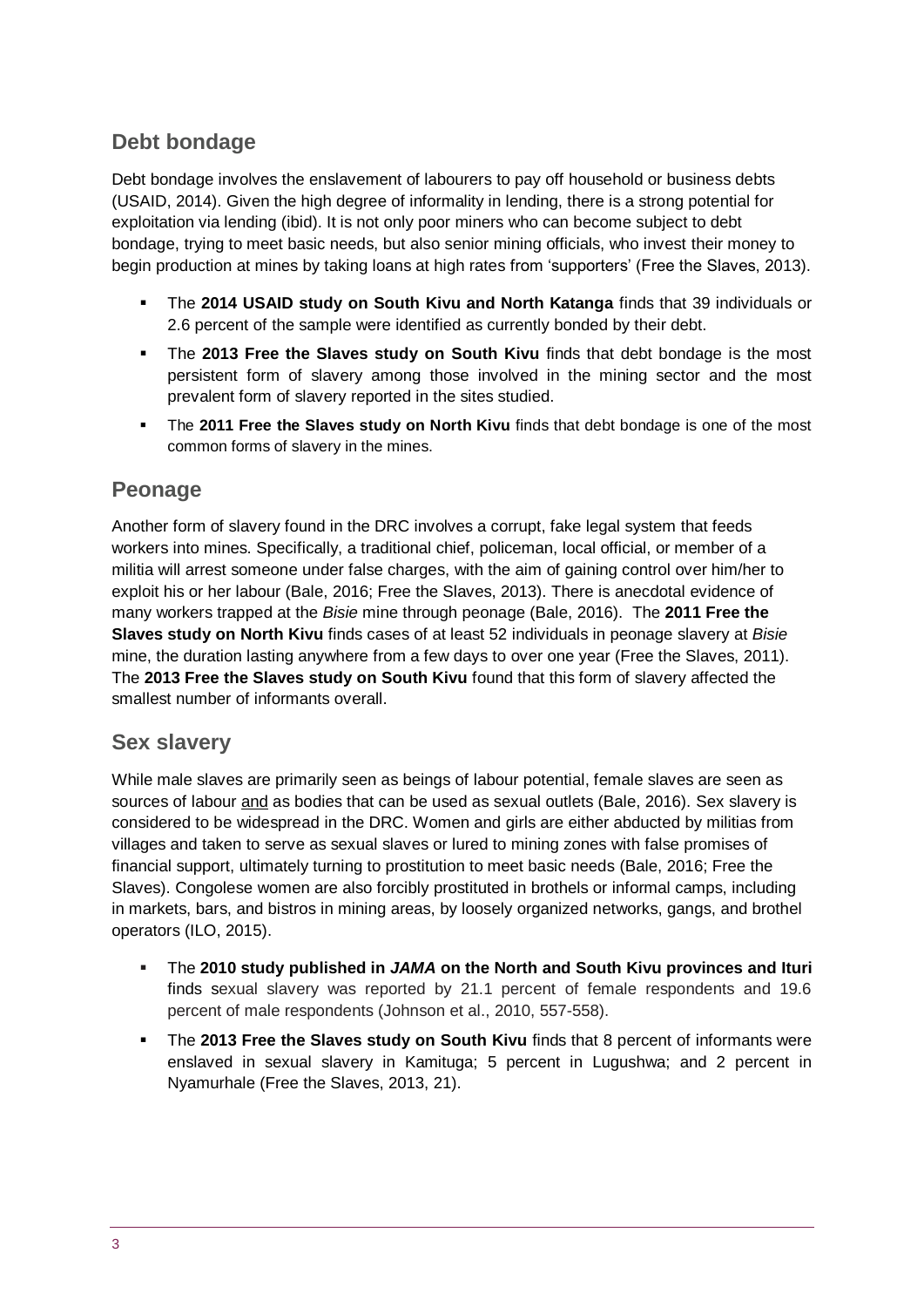# **Forced marriage**

Forced marriage often begins by abduction and rape; or can be arranged by impoverished fathers to repay debts (Free the Slaves; ILO, 2015). Women forced into marriage are completely trapped and highly vulnerable to domestic servitude or sex trafficking (Bale, 2016; U.S. Department of State, 2016; ILO, 2015; Free the Slaves).

- The **2010 study published in** *JAMA* **on the North and South Kivu provinces and Ituri** finds that forced marriage was reported by 3.4 percent of female respondents (Johnson et al., 2010, 557).
- The 2013 Free the Slaves study on South Kivu finds that forced marriage affected 16 percent of the informants in Kamituga; and 8 percent in both Lugushwa and Nyamurhale (8 percent).
- **.** The 2011 Free the Slaves study on North Kivu finds that even where the majority of respondents said that they were theoretically 'free' to walk away, many of these same women and girls also said it would be difficult, if not impossible, for them to leave without some kind of help.

### **Child slavery**

The use of children by armed forces and groups has been a common feature of the conflicts in the DRC. Young boys, and sometimes girls, are kidnapped during raids on villages and trained to kill (Bale, 2016). Children, particularly girls, in armed groups are highly vulnerable to sexual exploitation by mine operators and soldiers (Free the Slaves, 2011). Children, not recruited into an armed group, are still vulnerable to forced and exploitative labour. Poverty and lack of access to schools make children particularly vulnerable to enslavement (Free the Slaves, 2011). They are often forced to work in mines, agriculture, domestic work, street begging, vending, and portering (U.S. Department of State, 2016; ILO, 2015).

- The **2014 USAID study on South Kivu and North Katanga** finds that 11 out of 49 surveyed minors (22.4 percent) were considered labour trafficking victims (USAID, 2014).
- **.** The 2013 Free the Slaves study on South Kivu finds that 67 percent of respondents were subjected to worst forms of child labour (Free the Slaves, 2013, 20).
- The **2011 Free the Slaves study on North Kivu** finds that over two thirds of child respondents were in confirmed situations of slavery or showing strong indicators of being enslaved (Free the Slaves, 2011).

# <span id="page-3-0"></span>**2. Measuring modern slavery**

Measuring modern slavery is challenging due to difficulties in determining what a 'slave' is and to the hidden nature of the crime and low levels of victim identification (ILO, 2012, GSI). While there are various studies of modern day slavery, there are few published works that adopt quantitative methods (Datta, 2014). The absence of data on prevalence and patterns can make it difficult to understand the extent and nature of the problem (ILO, 2015; USAID, 2014). There has, however, in recent years, been much innovation in this field, both in terms of counting-based methodologies and in inferential or estimation methodologies. These include: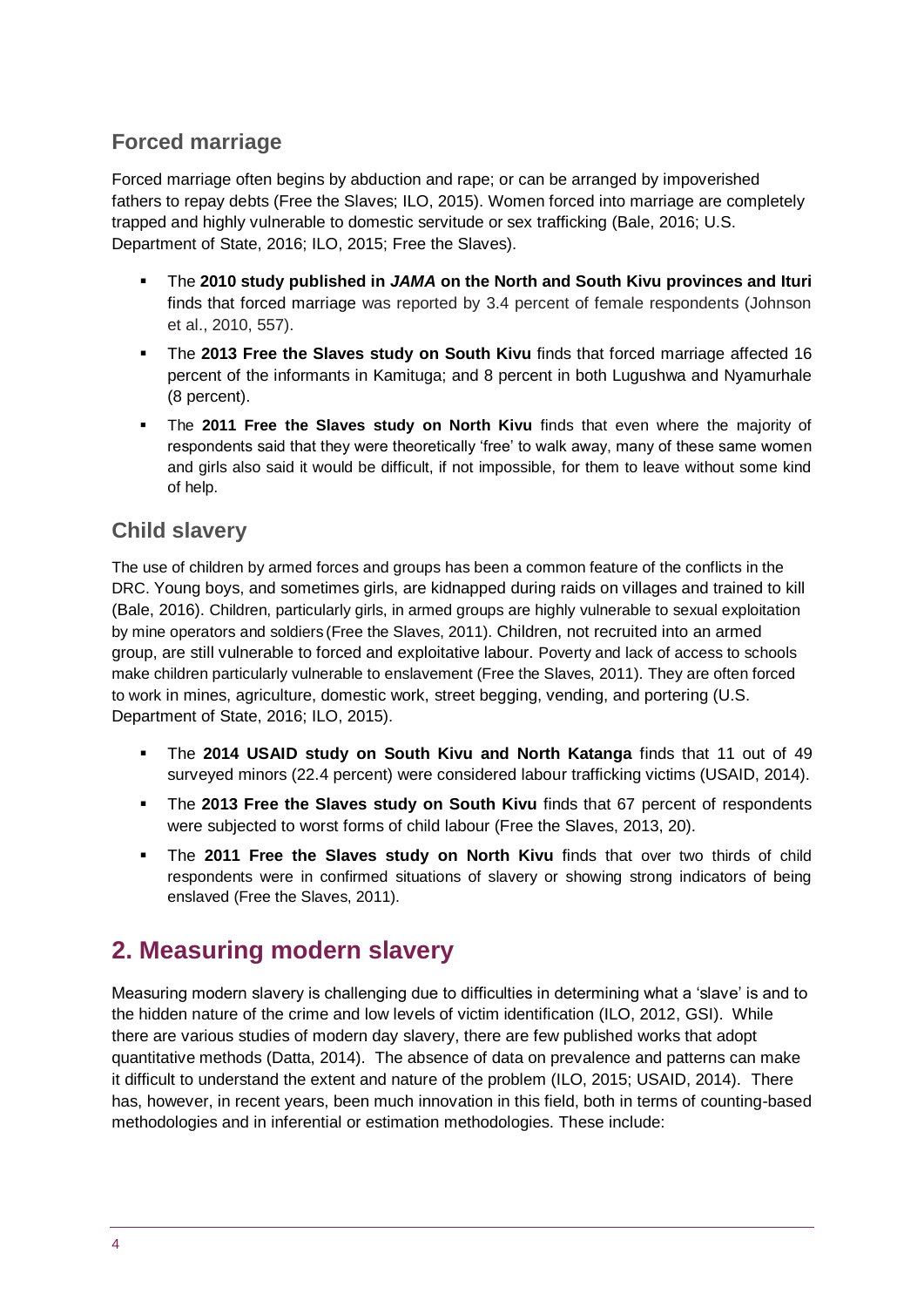- The **US Department of State's Office to Monitor and Combat Trafficking in Persons** has detailed comparative data on trafficking investigations, prosecutions, convictions and sentences (Cockayne, 2015).
- **.** The **International Labour Organization** (ILO) has produced two global forced labour estimates, both based on extrapolations from a small (n=8,000) core survey sample (covering four countries), supplemented by secondary, previously reported data (Cockayne, 2015). See the Appendix for information on the ILO methodology.
- **.** The Walk Free Foundation's Global Slavery Index (ILO) ranks 167 countries in terms of the prevalence of modern slavery. The GSI methodology is similar to that used by the ILO in its global forced labour estimate, but applied at the country level. See the Appendix for information on the GSI methodology.

# <span id="page-4-0"></span>**3. Modern slavery in the DRC – key studies**

It is estimated that more than 2.6 million people were displaced in the DRC from ongoing conflict and political instability. Displaced persons in Katanga, North Kivu and South Kivu provinces (where deposits of gold, tin, coltan and tantalum are found) are particularly vulnerable to modern slavery - in particular forced conscription, forced labour and sexual violence by armed groups and government forces (ILO, 2015).

There are various reports of forced labour related to the illegal extraction of natural resources in many resource-rich areas in the DRC, principally in Orientale Province, the Kivus and North Katanga. This involves the abductions of persons to force them to participate in activities such as domestic work, wood cutting, gold mining and agricultural production for the benefit of armed groups (CEACR, n.d.).

Artisanal mining is considered one of the most important forms of employment in the DRC. The number of people in the directly or indirectly dependent on artisanal mining for their livelihood is estimated at between 8 and 10 million, or 14 to 16 percent of the total population (World Bank, 2010b; cited in Rothenberg and Radley, 2014, 6).

Systematic empirical evidence about the type and scale of modern slavery in DRC mines is absent (USAID, 2014). Assertions are primarily based on anecdotal evidence (ibid). There are a few reports of modern slavery in DRC mines. Based on varying definitions and methodologies, however, the nature and extent of trafficking varies across these reports (ibid).

The following are the methodologies adopted in key studies of mining communities and surrounding areas in the eastern DRC**:**

#### **South Kivu and North Katanga, USAID 2014**

This USAID study aims to provide an empirically-based understanding of the nature and scale of labour and sex trafficking of men, women and children in eastern DRC mining communities. It adopts a systematic approach to both random site and random respondent selection. Sampling was conducted in 32 sites across Kalehe, Walungu, and Mwenga territories in South Kivu Province and Kalemie and Nyunzu territories in North Katanga. It included 1,522 respondents (74.2 percent male and 25.8 percent female). Survey results were complemented by qualitative data collection at five sites.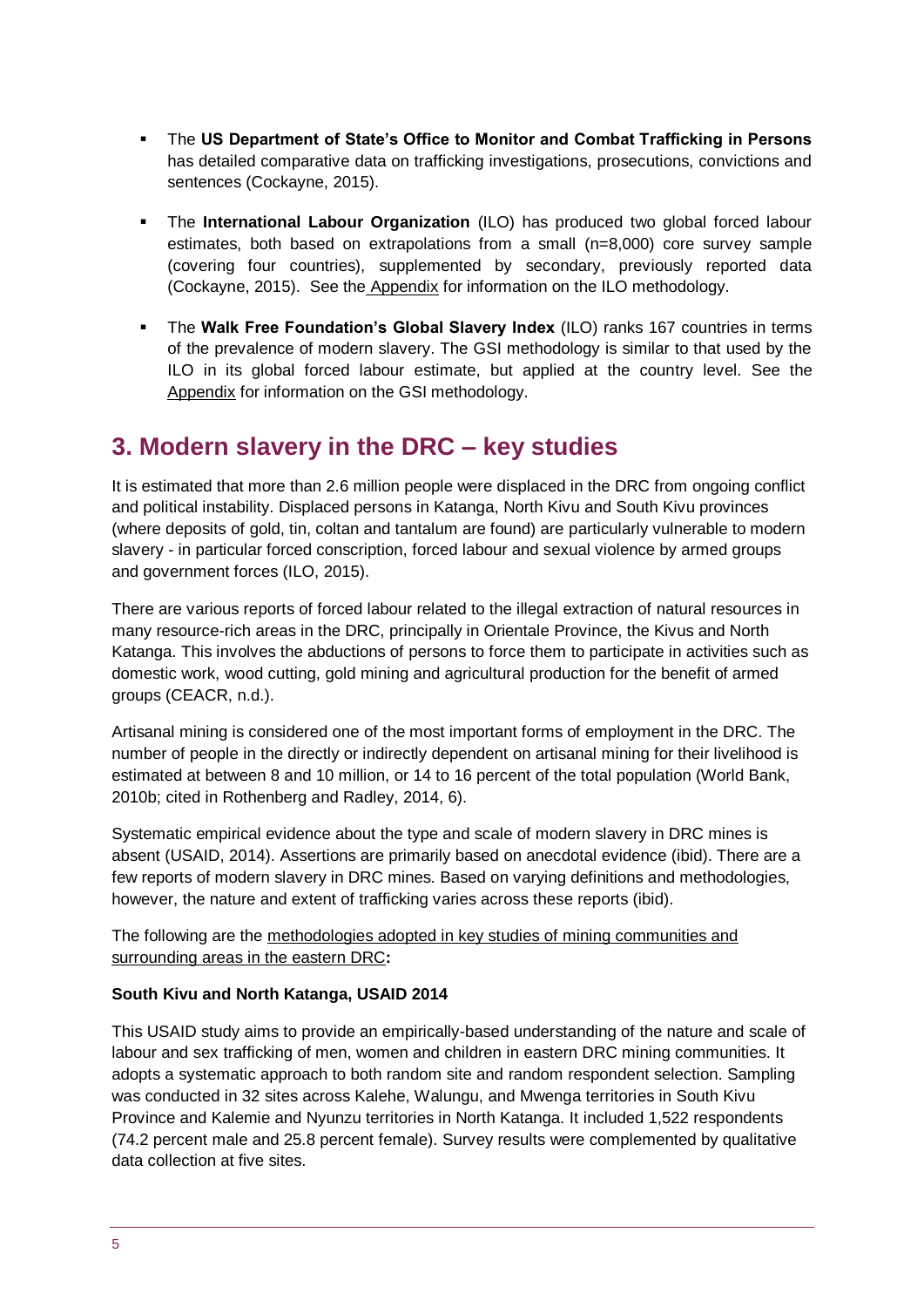The project asked concrete questions about reasons for seeking out work in mining towns, vulnerabilities encountered while doing this work, challenges related to pay, control by bosses, and freedom to leave work in mining should they choose to leave. Repetition was built into the survey such that respondents who did not report a sensitive experience on one question could disclose it later in the survey (USAID, 2014). While an affirmative answer to a question would suggest the potential of victimization, it is insufficient to conclude that a respondent has been trafficked. Taking into account whether a person has ever been forced to work at any point, in addition to whether they feel free to leave their job, aims to better capture the concept of being 'compelled to work' in exploitative conditions (ibid).

#### **North Kivu, Free the Slaves 2011**

The study does not attempt to estimate the exact prevalence of slavery in North Kivu, but aims to seek out cases of abuse and expose the existence of modern slavery in the region. Free the Slaves researchers traveled to the provincial capitals of Goma and Bukavu, and remote North Kivu territories of Masisi and Walikale in 2009 and 2010, where the country's most important cassiterite (tin ore) mine, Bisie, is located. They gathered testimonies from artisanal miners, government officials and civil society leaders, in order to understand and document the scale, nature and types of various forms of slavery in conflict-affected artisanal mining communities (Free the Slaves, 2011). Data is gathered from a non-random sample of 354 men, women and children in the Bisie mine, 177 children in Omate, and 211 children in Bibatama. Figures collected are considered to be underestimated, however, as they were collected during face-to-face interviews in areas under strict control of armed groups and other authority figures, which could make responses less forthcoming (Free the Slaves, 2011).

#### **South Kivu, Free the Slaves 2013**

The study does not attempt to estimate the exact prevalence of slavery in South Kivu, but aims to seek out cases of abuse and expose the existence of modern slavery in the region. It documents the types, nature and scale of slavery at major mining sites in South Kivu province; to analyze the characteristics that cause Congolese workers to be vulnerable to enslavement; and to recommend solutions. A non-random sample of 931 persons (62 percent men and 38 percent women) was interviewed across all the mines, Kamituga, Lugushwa and Nyamurhale from June 2012 to January 2013. Informants who exhibited signs of enslavement were deliberately approached.

#### **North and South Kivu provinces and Ituri, JAMA 2010**

This study focuses on the scale of sexual violence in the conflict areas of the DRC. It aims to assess the prevalence of and correlations with sexual violence and human rights violations on residents of specific territories of Eastern DRC including information on basic needs, health care access, and physical and mental health. **It is the study upon which Global Slavery Index estimates for the DRC are derived.** The research is based on a cross-sectional study conducted in the territories (26 provinces are subdivided into 192 territories) of North and South Kivu provinces and Ituri district in the DRC in March 2010. One-on-one interviews were conducted anonymously, typically inside the housing unit. Of the 1005 households surveyed, respondents from 998 households completed the survey (response rate of 98.9%).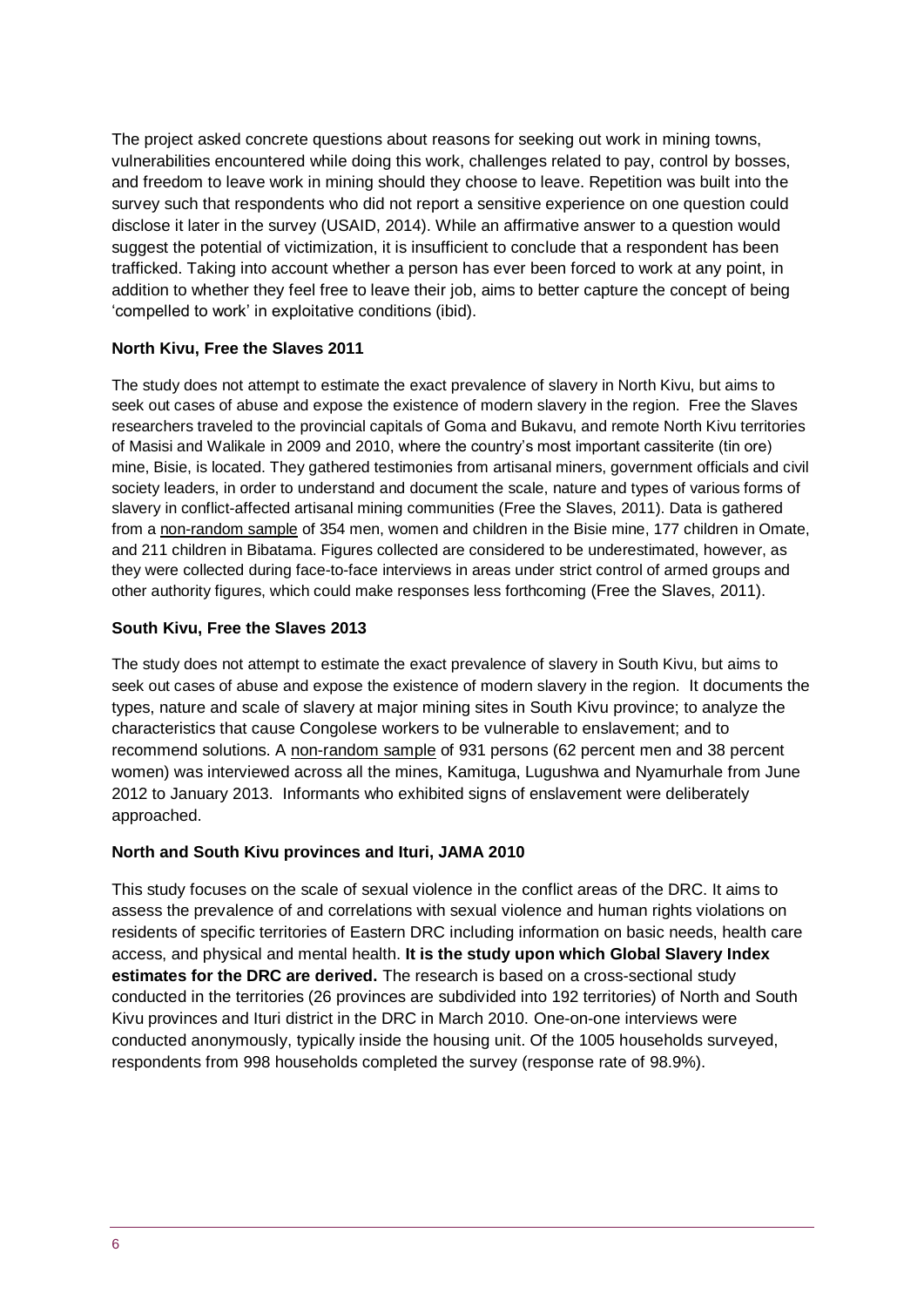# **Estimates of modern slavery in the DRC**

#### **Prevalence**

The **Global Slavery Index** (GSI) 2016 reports that the estimated number of people living in modern slavery in the DRC is 873,100 (rank 9 of 167 countries). This amounts to an estimated proportion in slavery of 1.130 percent (rank 6 of 167 countries).

Prevalence estimates in the GSI reflect one of three methodologies (see the Appendix), the first being direct estimation following a nationally representative random sample survey (from face-toface interviews). The DRC estimate is based a **2010 survey**, published in *JAMA***,** conducted in the conflict-affected **North and South Kivu provinces and in Ituri.** The following are findings from the 2010 study:

| Table 1. Weighted Sexual Violence Means and Rates, by Sex, Reported by 998 Respondents <sup>a</sup> |         |                      |                                                                                                               |                   |                      |  |  |  |  |  |
|-----------------------------------------------------------------------------------------------------|---------|----------------------|---------------------------------------------------------------------------------------------------------------|-------------------|----------------------|--|--|--|--|--|
|                                                                                                     |         | Female ( $n = 593$ ) | Male ( $n = 405$ )                                                                                            |                   |                      |  |  |  |  |  |
| Characteristic                                                                                      |         |                      | No./Total Respondents Weighted % (95% CI) <sup>b</sup> No./Total Respondents Weighted % (95% CI) <sup>b</sup> |                   | P Value <sup>c</sup> |  |  |  |  |  |
| Overall interpersonal violence                                                                      | 242/586 | 41.6 (33.8-49.5)     | 129/399                                                                                                       | 30.7 (24.2-37.2)  | .004                 |  |  |  |  |  |
| <b>Reported IPV</b>                                                                                 | 169/559 | 30.5 (24.1-36.9)     | 68/362                                                                                                        | 16.6 (11.4-21.9)  | < 0.001              |  |  |  |  |  |
| Reported physical IPV                                                                               | 160/168 | 96.0 (92.5-100.0)    | 66/68                                                                                                         | 98.1 (95.8-100.0) | .27                  |  |  |  |  |  |
| Reported sexual IPV                                                                                 | 19/169  | $8.5(3.9-13.1)$      | 7/68                                                                                                          | $7.7(2.5-13.0)$   | .82                  |  |  |  |  |  |
| Reported sexual violence                                                                            | 224/586 | 39.7 (32.2-47.2)     | 107/399                                                                                                       | 23.6 (17.3-29.9)  | < 0.001              |  |  |  |  |  |
| Reported conflict-related sexual violence                                                           | 175/224 | 74.3 (66.2-82.5)     | 88/107                                                                                                        | 64.5 (52.9-76.1)  | .19                  |  |  |  |  |  |
| Perpetrated by men only                                                                             | 94/148  | 58.9 (43.4-74.5)     | 59/66                                                                                                         | 91.4 (82.4-100.0) | .008                 |  |  |  |  |  |
| Perpetrated by women only                                                                           | 54/148  | 41.1 (25.6-56.6)     | 8/66                                                                                                          | $10.0(1.5-18.4)$  | .01                  |  |  |  |  |  |
| Perpetrated by both                                                                                 | 1/148   | $0.2(0.0-0.5)$       | 1/66                                                                                                          | $1.1(0.0-3.2)$    | .41                  |  |  |  |  |  |
| Reported community-based sexual violence                                                            | 25/224  | 13.5 (5.0-22.0)      | 10/107                                                                                                        | $6.5(0.7-12.3)$   | .11                  |  |  |  |  |  |
| Perpetrated by men only                                                                             | 18/22   | 89.8 (75.4-100.0)    | 9/9                                                                                                           | 100.0             | <b>NA</b>            |  |  |  |  |  |
| Perpetrated by women only                                                                           | 4/22    | 10.2 (0.0-24.6)      | 2/9                                                                                                           | 26.9 (0.0-72.1)   | .50                  |  |  |  |  |  |
| Reported sexual violence type                                                                       |         |                      |                                                                                                               |                   |                      |  |  |  |  |  |
| Molestation                                                                                         | 61/202  | 28.2 (18.2-38.3)     | 14/88                                                                                                         | 15.2 (6.5-24.0)   | .04                  |  |  |  |  |  |
| Forced to undress                                                                                   | 58/202  | 25.6 (17.7-33.5)     | 15/88                                                                                                         | 15.3 (5.6-25.0)   | .06                  |  |  |  |  |  |
| Stripped of clothing                                                                                | 59/202  | 28.6 (19.6-37.6)     | 17/88                                                                                                         | 18.1 (7.6-28.7)   | .12                  |  |  |  |  |  |
| Rape                                                                                                | 105/202 | 51.1 (39.6-62.5)     | 18/88                                                                                                         | 20.8 (8.2-33.4)   | < 0.001              |  |  |  |  |  |
| Gang rape                                                                                           | 67/202  | 33.4 (22.9-44.0)     | 6/88                                                                                                          | $7.5(1.8-13.2)$   | < 0.001              |  |  |  |  |  |
| Forced marriage                                                                                     | 6/202   | $3.4(0.0-0.1)$       | 0/88                                                                                                          | <b>NA</b>         | <b>NA</b>            |  |  |  |  |  |
| Abduction                                                                                           | 11/202  | $4.5(0.0-9.0)$       | 22/88                                                                                                         | 32.0 (18.8-45.1)  | .002                 |  |  |  |  |  |
| Sexual slavery                                                                                      | 52/222  | 21.1 (13.6-28.5)     | 24/103                                                                                                        | 19.6 (10.4-28.8)  | .80                  |  |  |  |  |  |
| Forced to perform act with another civilian                                                         | 3/202   | $1.7(0.0-3.9)$       | 6/88                                                                                                          | $5.0(0.0-11.2)$   | .34                  |  |  |  |  |  |

Source: Johnson et al. (2010), JAMA, p. 557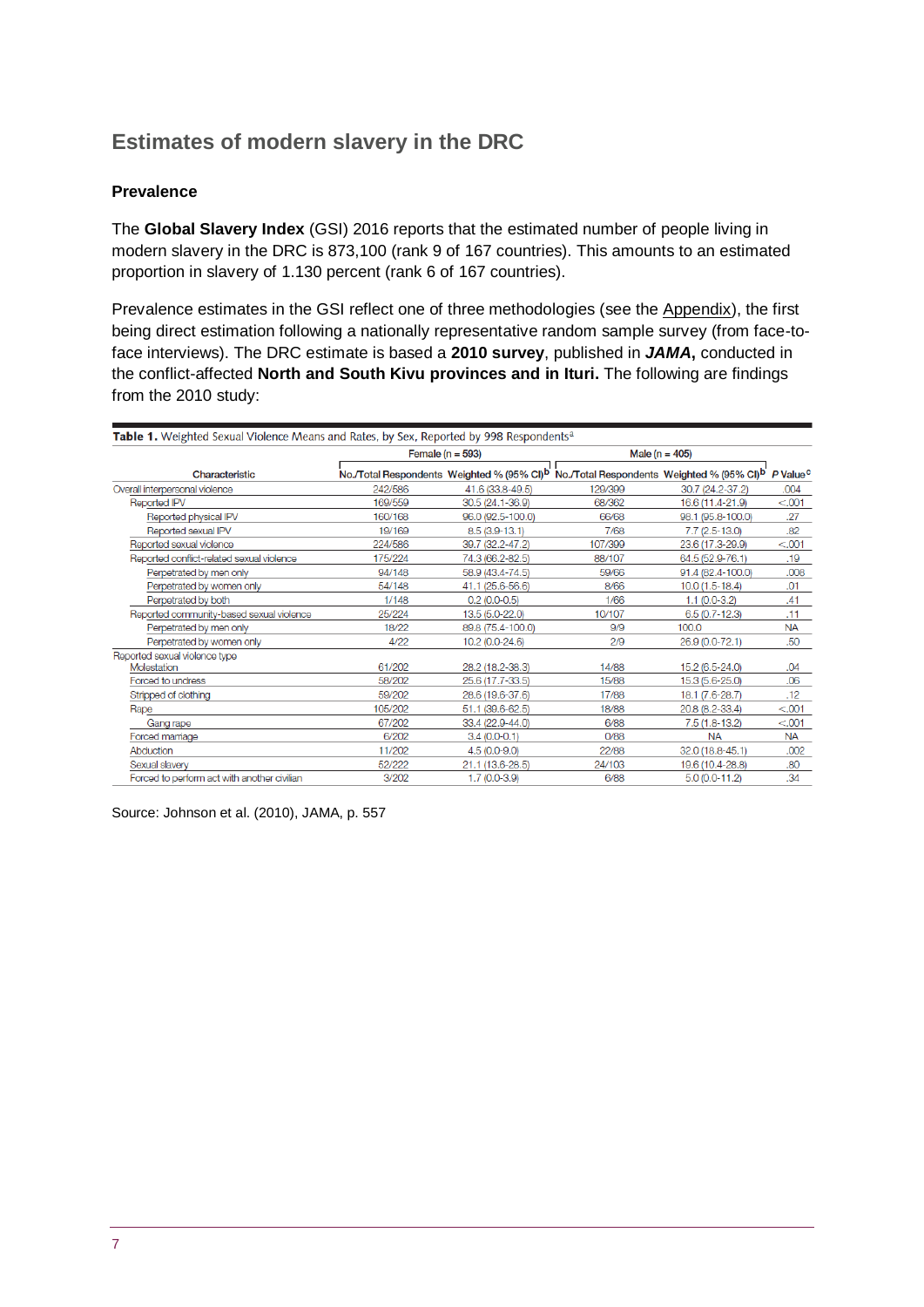| Table 2. Weighted Human Rights Violation Means and Rates, by Sex, for Household Members of 998 Respondents <sup>a</sup> |                                                                  |                                           |                                                                |                                             |                                                              |                                           |  |  |
|-------------------------------------------------------------------------------------------------------------------------|------------------------------------------------------------------|-------------------------------------------|----------------------------------------------------------------|---------------------------------------------|--------------------------------------------------------------|-------------------------------------------|--|--|
|                                                                                                                         | <b>Households in Which Women</b><br><b>Experienced Violation</b> |                                           | <b>Households in Which Men</b><br><b>Experienced Violation</b> |                                             | <b>Total Households That</b><br><b>Experienced Violation</b> |                                           |  |  |
|                                                                                                                         | No. of<br><b>Respondents</b><br>$(n = 615)$                      | Weighted %<br>$(95\% \text{ Cl})^{\rm b}$ | No. of<br><b>Respondents</b><br>$(n = 615)$                    | Weighted %<br>$(95\% \text{ C}^{\text{b}})$ | л<br>No. of<br><b>Respondents</b><br>$(n = 615)$             | Weighted %<br>$(95\% \text{ Cl})^{\rm b}$ |  |  |
| Physical violations                                                                                                     | 117                                                              | 17.2 (13.2-21.3)                          | 223                                                            | 34.5 (28.2-40.9)                            | 315                                                          | 50.0 (42.5-57.6)                          |  |  |
| Beaten                                                                                                                  | 87                                                               | 12.1 (9.0-15.3)                           | 181                                                            | 28.9 (23.0-34.8)                            | 246                                                          | 37.0 (28.3-45.7)                          |  |  |
| Shot                                                                                                                    | 25                                                               | $2.9(1.2 - 4.6)$                          | 55                                                             | $7.7(4.0-11.3)$                             | 75                                                           | $11.6(8.1 - 15.1)$                        |  |  |
| Stabbed                                                                                                                 | 15                                                               | $1.9(0.7-3.1)$                            | 10                                                             | $1.2(0.3-2.0)$                              | 23                                                           | $3.3(1.5-5.2)$                            |  |  |
| Amputation                                                                                                              | 8                                                                | $0.7(0.1 - 1.2)$                          | 14                                                             | $1.8(0.7-3.0)$                              | 20                                                           | $3.9(1.1 - 6.7)$                          |  |  |
| Other physical assault                                                                                                  | 27                                                               | $3.8(1.8-5.8)$                            | 25                                                             | $4.8(2.0-7.6)$                              | 52                                                           | $8.1 (5.3 - 11.0)$                        |  |  |
| Movement violations                                                                                                     | 55                                                               | $7.8(5.7-9.9)$                            | 71                                                             | 12.0 (7.5-16.5)                             | 122                                                          | 20.8 (15.1-26.6)                          |  |  |
| Capture                                                                                                                 | 44                                                               | $6.1 (3.8 - 8.3)$                         | 64                                                             | $10.6(6.1 - 15.1)$                          | 107                                                          | 18.1 (12.5-23.7)                          |  |  |
| Abduction                                                                                                               | 5                                                                | $1.1(0.0-2.2)$                            | 4                                                              | $0.7(0.0-1.5)$                              | 8                                                            | $1.4(0.2 - 2.6)$                          |  |  |
| Forced displacement                                                                                                     | 8                                                                | $0.8(0.1 - 1.5)$                          |                                                                | $1.7(0.1 - 3.2)$                            | 15                                                           | $2.6(0.8-4.3)$                            |  |  |
| Property violations                                                                                                     | 135                                                              | 23.6 (16.7-30.4)                          | 172                                                            | 30.7 (24.9-36.5)                            | 302                                                          | 50.8 (43.2-58.4)                          |  |  |
| Property theft                                                                                                          | 107                                                              | 20.5 (13.4-27.5)                          | 141                                                            | 25.7 (20.0-31.4)                            | 245                                                          | 41.9 (35.0-48.9)                          |  |  |
| Property destruction                                                                                                    | 50                                                               | 12.5 (4.4-20.7)                           | 67                                                             | 15.2 (9.0-21.3)                             | 118                                                          | 19.3 (13.7-25.0)                          |  |  |
| Destruction of home                                                                                                     | 59                                                               | $12.0(5.1-19.0)$                          | 44                                                             | $8.4(4.7-12.0)$                             | 103                                                          | 16.7 (11.0-22.4)                          |  |  |
| Forced work                                                                                                             | 3                                                                | $0.4(0.0-0.9)$                            | 11                                                             | $1.2(0.3-2.2)$                              | 14                                                           | $1.7(0.6-2.7)$                            |  |  |
| Sexual violations                                                                                                       | 185                                                              | 30.2 (23.5-36.8)                          | 85                                                             | 14.1 (9.4-18.8)                             | 262                                                          | 42.9 (35.6-50.1)                          |  |  |
| Forced to participate in sexually violent act<br>against nonfamily                                                      | 20                                                               | $2.2(0.8-3.5)$                            | 4                                                              | $0.4(0.0-0.9)$                              | 26                                                           | $4.9(2.8 - 7.1)$                          |  |  |
| Forced to participate in sexually violent act<br>against family                                                         | 18                                                               | $2.2(0.8-3.7)$                            | 1                                                              | $0.1(0.0-0.3)$                              | 19                                                           | $3.8(0.6-6.9)$                            |  |  |
| Other sexual violation                                                                                                  | 164                                                              | 27.4 (21.1-33.8)                          | 81                                                             | 13.7 (9.0-18.5)                             | 242                                                          | 39.2 (31.9-46.5)                          |  |  |
| Other violations                                                                                                        | 28                                                               | $3.4(1.5-5.4)$                            | 26                                                             | $5.5(1.0-10.0)$                             | 49                                                           | $7.1(3.4-10.8)$                           |  |  |

Source: Johnson et al. (2010), JAMA, p. 558

While the purpose of this 2010 study was not to determine the prevalence of slavery, the findings are relevant to making a determination on the prevalence of slavery. The study also allows for breaking down some types of enslavement in the research areas, but not for the rest of the country (K.B., expert comments). There are, for example, within the tables, separate categories for forced marriage, sexual slavery and forced work.

The GSI figure draws on a blend of these categories, in addition to capture and displacement (K.B., expert comments). Drawing from this representative sample from the conflict-affected areas of the Kivu provinces and Ituri, the ratios are adjusted to other parts of the country to reflect lower levels of conflict, in addition to any other necessary adjustments (ibid).

The finding of 1.130 percent prevalence is considered to be a conservative estimate, given that the 'forced work' category alone accounts for 1.7 percent of households in this JAMA study (see Table 2) (K.B. expert comments). The sexual violence categories involve a much higher proportion of households.

#### **The existence of slavery**

The **2013 Free the Slaves study of South Kivu** finds that 866 of the total sample of 931 persons interviewed across all three mining sites (93 percent) were enslaved in one of more types of slavery (Free the Slaves, 2013).

The **2011 Free the Slaves study of North Kivu** finds that 40 percent of respondents interviewed in *Bisie* were found to be in confirmed situations of slavery, with an additional 10 per cent showing strong indicators of enslavement (Free the Slaves, 2011).

The **2014 USAID study of South Kivu and North Katanga** finds that 6.7 percent of survey respondents are or have been victims of trafficking (USAID, 2014).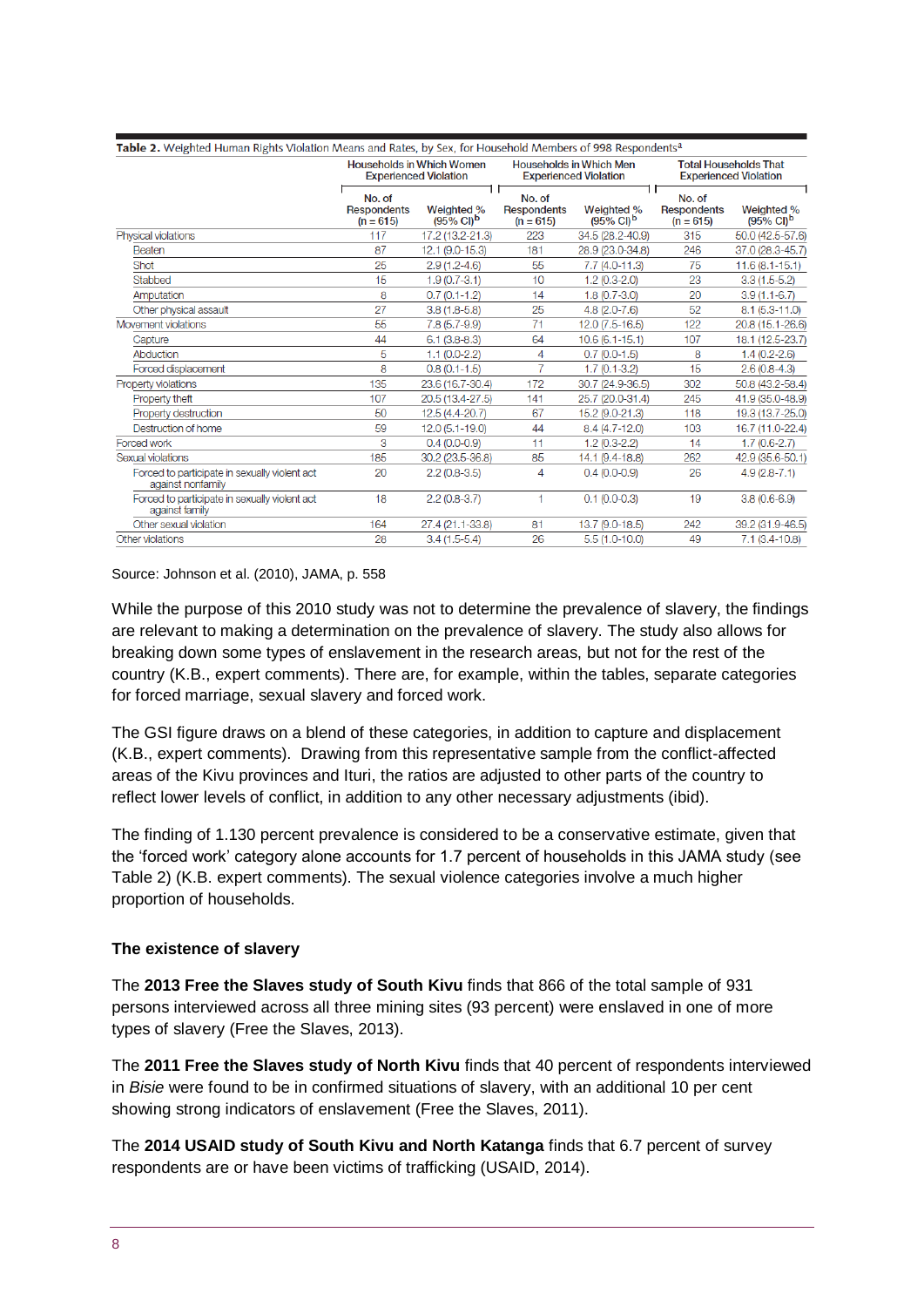# <span id="page-8-0"></span>**4. Types of modern slavery in the DRC**

There are many distinct types of slavery in the DRC that have emerged simultaneously amidst conflict and disorder in the DRC (Bale, 2016). Studies in the eastern DRC have identified six identifiable types of slavery: **forced labour, debt bondage, peonage, sex slavery, forced marriage, and the enslavement of children** (Bale, 2013; Free the Slaves, 2013; Free the Slaves, 2011).

Some forms of slavery are directly linked to conflict, such as the use of child soldiers and the kidnapping of civilians for forced labour and sexual slavery by illegal armed groups and uncontrolled army units (Free the Slaves, 2011). While armed groups may in some cases be the principal perpetrators, they are not alone. Civilian middle managers, moneylenders, brothel owners, government officials, and even parents in some cases, are also responsible for these modern forms of slavery (USAID, 2014; Free the Slaves, 2011). As such, ending the conflict is only part of the solution (Free the Slaves, 2011). Other forms of slavery are also present in other non-armed conflict settings, such as debt bondage, forced marriage, sex slavery, and child slavery (ibid).

There can be overlap in the experiences of slavery. Women, for example, may be subject to sex slavery and debt bondage, concurrently. Children also experience enslavement in various forms, for example, as a soldier and as a forced bride. In addition, slavery is present not only at mining sites but also in the transport of minerals or in other aspects of the supply chain (Free the Slaves, 2011).

Bale (2016) finds in speaking to people caught up in slavery in the eastern Congo that forced labour by gunpoint is the most well-known form of slavery. The **2013 Free the Slaves study on South Kivu** finds that of the 931 persons interviewed across the three mining sites, **almost 30 per cent of respondents were victims of forced labour** and another **23 per cent were victims of debt bondage**.

The **2014 USAID study on South Kivu and North Katanga** finds **that labour trafficking comprise 3.7 percent of the sample (56 individuals) and debt bondage 2.6 percent of the sample.** They are more prevalent than sex trafficking (0.9 percent of the sample or 14 persons) in the sampled mining sites (USAID, 2014).

# **Forced labour**

**Forced labour at the hands of military groups** exists along a continuum. At the extreme end, villagers are rounded up by an armed group, beaten and assaulted, and put to work under threat of violence (Bale, 2016; Free the Slaves, 2011). There is no offer of payment and no freedom of movement or choice (Bale, 2016). Those who resist run the risk of extreme violence, such as rape, torture and murder (ibid). Forced labour at mines may entail digging minerals, hauling ore, or sorting or washing mineral ore (ibid). Local and foreign armed groups also abduct and forcibly recruit Congolese men, women and children to serve in their armies as guards, porters, cleaners and cooks, combatants, messengers and spies (US Department of State, 2016; ILO, 2015). Women and girls are forced to marry and/or serve as sex slaves for members of the armed groups (ibid).

Beginning in 2014, international observers reported that there were no cases of child recruitment by the Congolese national army (FARDC) (U.S. Department of State, 2016). Although, recruitment by other armed groups have continued.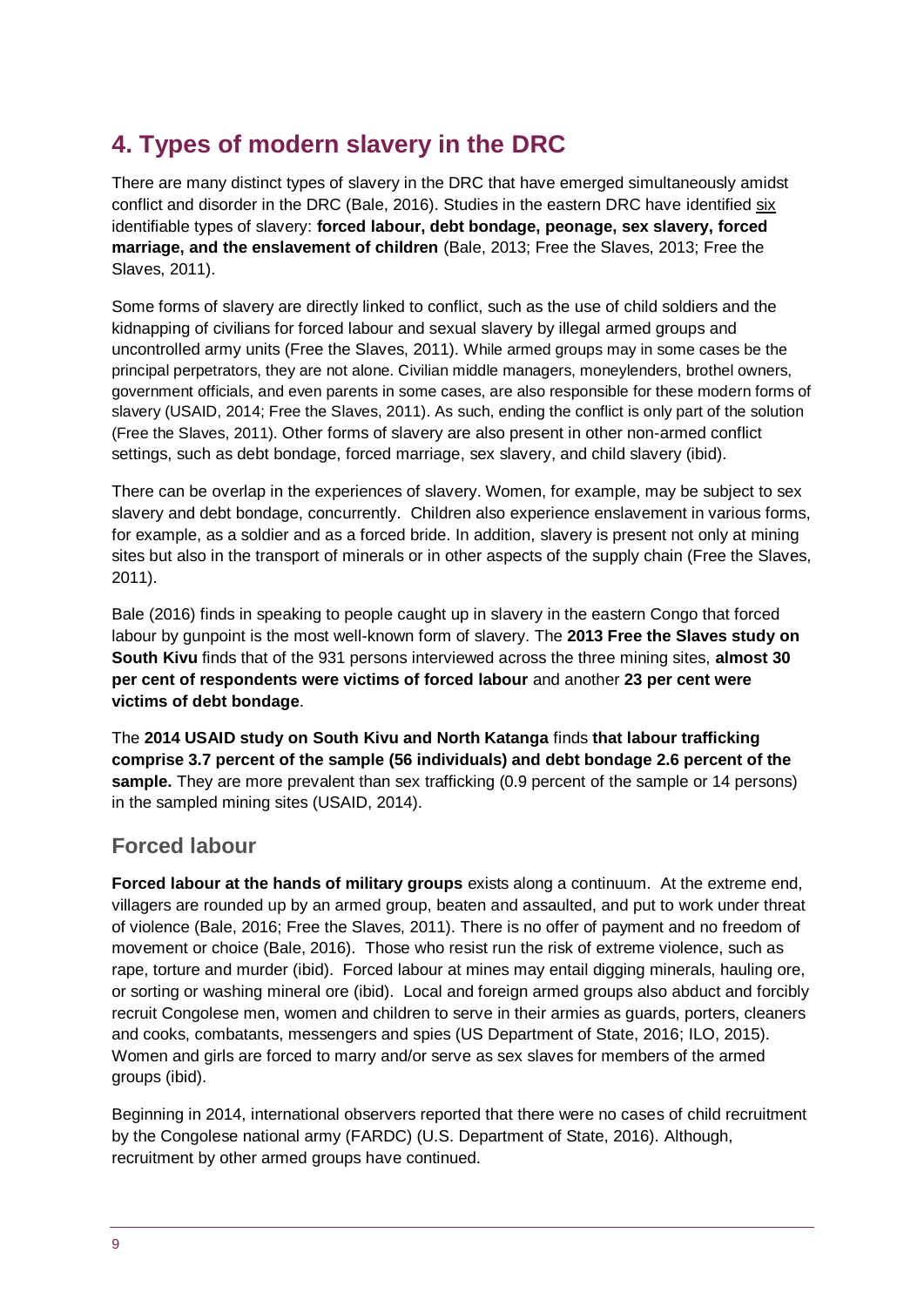**Many Congolese men, women and children in mining zones operate in conditions of slavery** in eastern DRC, subject to forced labour by mining bosses, other miners, family members, government officials and armed groups (U.S. Department of State, 2016; USAID, 2014; Free the Slaves, 2013). Forced labour in mines involves not only working in the mines directly, but also support roles, such as guards, porters, cleaners, cooks, messengers, spies, and tax collectors at mining sites (U.S. Department of State, 2016). In addition, women and girls are forced to marry or serve as sex slaves for members of some armed groups (Ibid).

The **2014 USAID study on South Kivu and North Katanga** finds that the most common form of trafficking was forced labour (56 persons or 3.7 percent of the sample). The criteria for forced labour were any individual that stated they were forced to work by threat or coercion at any time since working in the mining sector; and did not feel they were able to leave their job – both key aspects of human trafficking (USAID, 2014). Those found to be at risk of labour trafficking amounted to 17 percent of the sample (ibid).

The **2013 Free the Slaves South Kivu study** finds that across all three sites, forced labour was the second most frequently found type of slavery, after debt bondage (Free the Slaves, 2013). It affected both men and women. This form of slavery affected 10% of individuals in Kamituga, 24% of those in Lugushwa, and 61% of those in Nyamurhale (Free the Slaves, 2013, 17). In Nyamurhale, the perpetrators of forced labour (heavy labour and/or long days) were primarily military and local authories; and in Kamituga, they were PDGs (President Director Generals, who own mining shafts and employ workers) and conductors (miner team leaders who supervise the work undertaken by miners) (ibid).

The **2011 Free the Slaves North Kivu study** finds the existence of mandatory labour, whereby everyone in a mine would be required to work for a designated official on a particular day (*salongo* system) (Free the Slaves, 2011). Of the 77 individuals interviewed specifically about forced labour and *salongo* at Bisie, only a fifth of miners and porters believed that forced labour occurred in the mining site. However, four-fifths reported that they were personally made to work under the *salongo* system, indicating that there may be a discrepancy between the understanding of forced labour and the experience of it (ibid).

A **2015 study of artisanal miners in Kamituga** in the eastern DRC, which surveyed 469 artisanal miners in April-May 2015, finds that 41 percent of respondents were forced to perform labour under armed threat (Stoop et al., 2016).

A **2014 study of artisanal mining sites in North and South Kivu** finds that despite findings of forced labour in mining sites, it is structured in a manner that allowed miners to remain in the industry. It finds that the use of forced labour was largely temporary, limited to a set number of days. Often it was a proxy for illegal taxes or a mode of punishment. Its temporary use allowed miners to continue to earn enough to remain at the mines (Rothenberg and Radley, 2014).

**There are various findings of exploitative behaviours in mines**. A study on the artisanal mining industry in select sites in North Kivu and South Kivu in the eastern DRC finds that instances of underpayment and/or working for extended periods of time without payment are common (Rothenberg and Radley, 2014). Wage or mineral theft was another common finding, reported by 35 percent of the case studies (ibid). Illegal taxes and extortion are also considered to be the norm (ibid).

**Specific groups are also found to be particularly vulnerable and at risk**. There are reports of **child labour** in the mining of diamonds, copper, gold, cobalt, ore and tin, as well as in the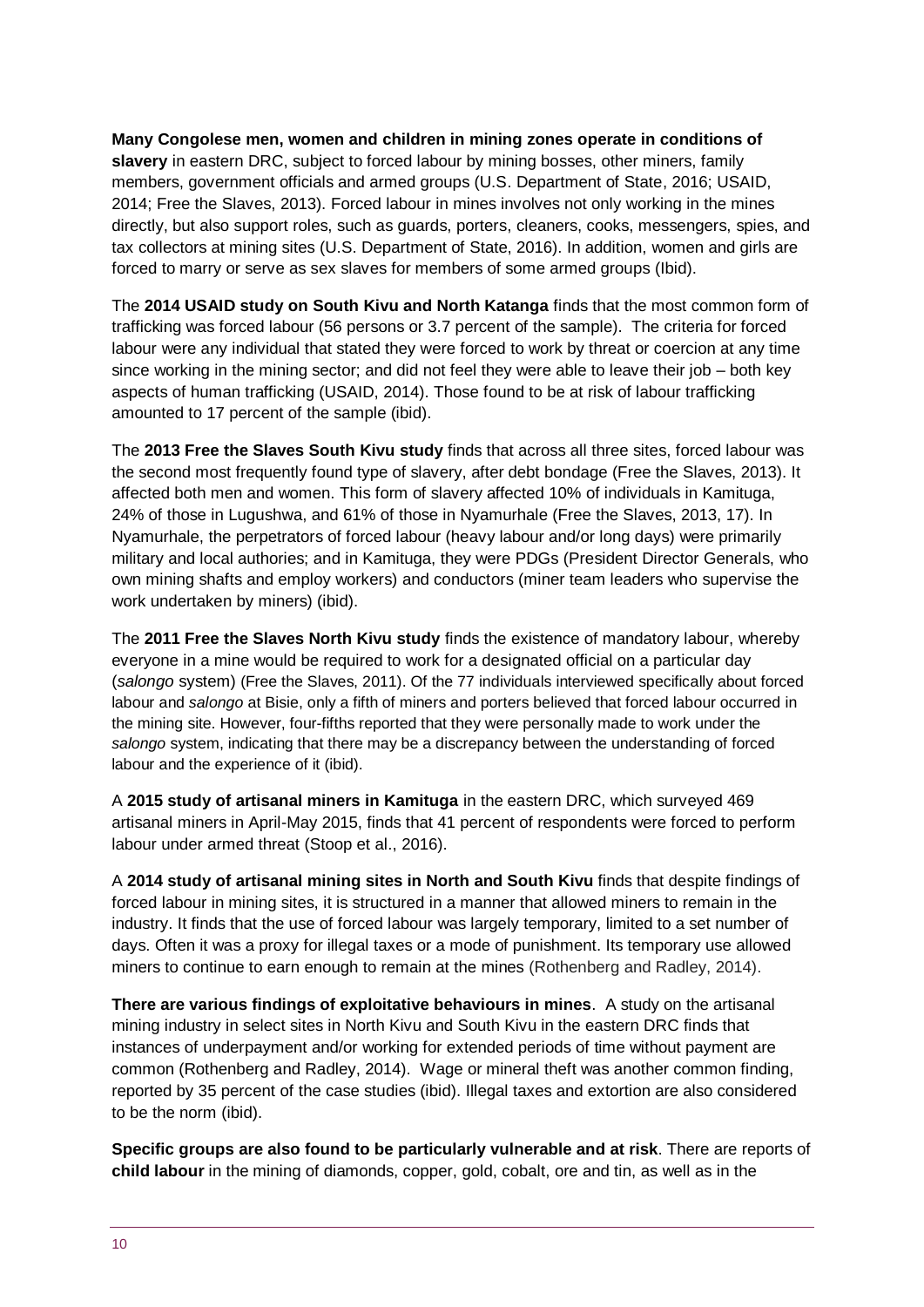smuggling of minerals. Some children reported extremely long working hours and physical abuse perpetrated by security guards employed by the State (U.S. Department of State). It can be difficult to determine whether child labour is forced. Even in the absence of explicit cases of forced child labour, the extent to which free-will can operate in the context of widespread poverty and few viable livelihood opportunities is unclear (Rothenberg and Radley, 2014). In addition, there are reports of significant wage differentiation between children and adults. In Katagota, for example, children aged 14 to 17 were paid 3,000 Congolese francs to crush stone, in contrast to 7,000 paid to adults for the same work (ibid, 70). (For further discussion, see the section on child labour below).

There are also reports of the forced labour of Batwa, or pygmy groups, most commonly in agriculture, but also in mining and domestic service in remote areas in the DRC (ILO, 2015; CEACR, n.d.). This compounds their general experience of social marginalisation (ibid).

**In terms of setting**, **the 2014 USAID study on South Kivu and North Katanga** finds that there could be **lower levels of trafficking victimization in conflict sites**. Respondents reported having witnessed and/or experienced more forced labour, incidences of working for free, and child labour in non-conflict locations. While some abuses could be directly related back to armed groups, the assessment finds that the vast majority of the perpetrators of abuses, such as sexual violence, extortion of fees, and forced labour, were mining bosses, state agents or other civilian actors (USAID, 2014).

# **Debt bondage**

While debt bondage may be one of the most common forms of modern slavery, it is one of the more difficult experiences to identify and measure (USAID, 2014). It involves the enslavement of labourers to pay off household or business debts (ibid). While some workers are captured and forced into the mines, others travel to mines voluntarily with the hopes of securing a livelihood. At the mine, overseers greet labourers with the promise of a job, advancing them money, food and tools at an unknown interest rate to get them started (Bale, 2016). Workers find that they can't dig fast enough to buy food and have to take a 'loan' out for food, falling further into debt (ibid). With accumulating debt, exorbitant interest rates and false accounting, the freedom of workers is lost as they are forced to keep digging (ibid; U.S. Department of State; Free the slaves). This is particularly common in situations of artisanal mining where economic exploitation is common (USAID, 2014). In some cases, intergenerational debt continues to exist as some miners inherit the debt of deceased family members (ILO, 2015).

Respondents in the **2014 USAID study on South Kivu and North Katanga** were considered to be subject to debt bondage if they (a) had a debt, (b) didn't feel capable of paying of their debt, and (c) felt they could not leave their mining job (USAID, 2014). The study finds that 39 individuals or 2.6 percent of the sample were identified as currently bonded by their debt, unable to pay their loans or leave the mining communities. Given the high degree of informality in lending (i.e. no documentation nor clear interest rate), there is a strong potential for exploitation via lending (ibid). Even if mine production allows labourers to cover costs at times, the instability and unpredictability of revenues leads people to borrow to cover the most basic necessities (ibid). Those who reported having borrowed one or more times in the past year were significantly more likely to also report having had to work for free (30 percent of borrowers versus 15 percent of non-borrowers) (ibid, 27). In addition, 20.7 percent of borrowers are reported to have taken out loans to pay for other debts, indicating a cycle of borrowing and debt-paying that might be predatory (ibid, 28).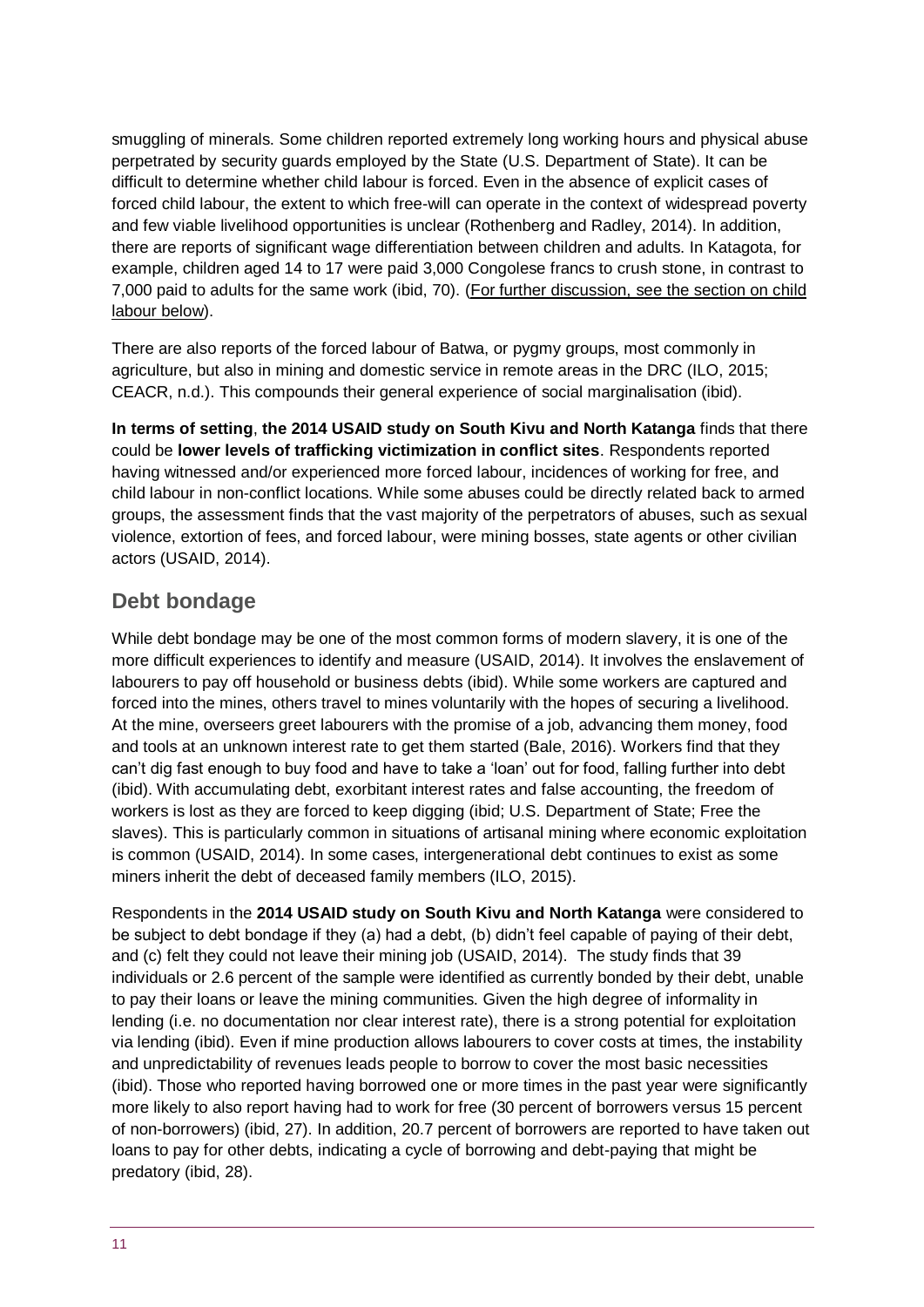The **2013 Free the Slaves study on South Kivu** finds that debt bondage is the most persistent form of slavery among those involved in the mining sector. Across all three mining sites, debt bondage was the most frequently found type of slavery, almost exclusively affecting males. It was the most prevalent form of slavery reported in Kamituga, with 210 individuals (47%) of informants interviewed found to be in debt slavery. In Lugushwa, 25 individuals (12%) were in debt slavery; and in Nyamurhale, 39 individuals (19%) were in slavery for debt (Free the Slaves, 2013, 17).

Senior individuals such as the PDGs may enter into debt bondage, investing their money to begin production by taking loans at high rates from 'supporters', with the promise of paying off their debt based on mine production. Where the daily expenses for food and medical care are not provided, miners often also independently contract debt to cover these needs, with the intention of paying off loans when mining production starts. When unable to pay their debt, due in part to unconscionable high interest rates, they are forced to work excruciatingly long hours, while often subjected to threats of and/or actual injury, arrest or detention precipitated by their lender (Free the Slaves, 2013).

The **2011 Free the Slaves study on North Kivu** finds that debt bondage is one of the most common forms of slavery in the mines. The research in Bisie identified 74 respondents that were in debt, of whom 31 were found to be in debt bondage slavery or to have indicators of debt bondage. Given that debt bondage is hard to detect, it is likely that a larger number of those in debt are actually in situations of debt bondage (Free the Slaves, 2011). Similar to the situation in South Kivu, debt bondage slavery in North Kivu was found to affect not just poorer diggers but also their shaft supervisors (ibid). Being farther from home increases a worker's vulnerability to debt bondage, as those away from home may face more pressure to either send money home or to get home themselves (ibid).

# **Peonage**

Another form of slavery found in the DRC involves a corrupt, fake legal system feeding workers into mines. Specifically, a traditional chief, policeman, local official, or member of a militia will arrest someone under false charges, with the aim of gaining control over him/her to exploit his or her labour (Bale, 2016; Free the Slaves, 2013). The victim may then be either put straight to work in the mines as a prisoner under armed guard; undergo a sham trial in which the individual is 'sentenced' to work; or the individual is 'convicted' and made to pay a significant fine, which it cannot afford. In such cases, the debt is sold to someone who wishes to buy a mineworker. All three scenarios result in the mineworker being enslaved (ibid). There is anecdotal evidence of many workers trapped at the *Bisie* mine through peonage (Bale, 2016).

The **2013 Free the Slaves study on South Kivu** found that this form of slavery affected the smallest number of informants overall, affecting 2% of those in Kamituga, 7% of those in Lugushwa, and none in Nyamurhale (Free the Slaves, 2013, p. 21). In both Kamituga and Lugushwa, peonage occurred when armed groups under FARDC command arrested and incarcerated miners at the same time a mine was about to become productive. They then took over the operation of the mine, while the mining site's original developers were confined (ibid).

The **2011 Free the Slaves study on North Kivu** finds cases of at least 52 individuals in peonage slavery at *Bisie* mine, the duration lasting anywhere from a few days to over one year (Free the Slaves, 2011).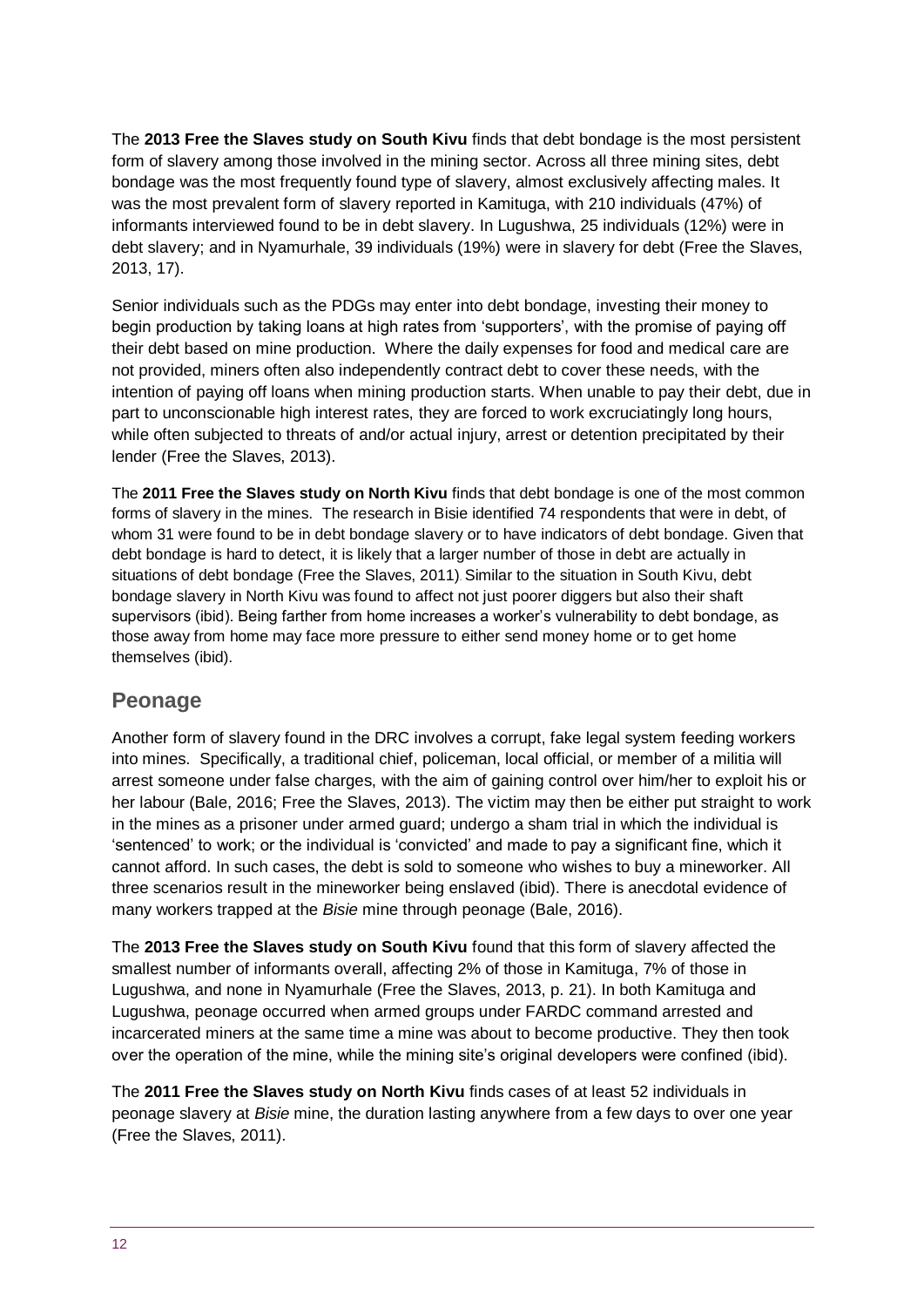### **Sex slavery**

While male slaves are primarily seen as beings of labour potential, female slaves are seen as sources of labour and as bodies that can be used as sexual outlets (Bale, 2016). It applies to the very young and old and applies in all forms and locations of slavery (ibid).

Sexual slavery is described as a person exercising the powers of ownership over another person, such as holding or depriving a person of their liberty; or buying, selling and bartering such a person for sexual purposes (Free the Slaves, 2013). Sexual slavery perpetrated in the DRC is both a form of human trafficking and gender-based violence (Warpinski, 2013).

Sex slavery is considered to be widespread. Women and girls are either abducted by militias from villages and taken to serve as sexual slaves or lured to mining zones with false promises of financial support. Once at the mines, they are sold for sex or provided with little to no income, saddled with debts and pressured to turn to prostitution to meet daily needs (Bale, 2016; Free the Slaves). In the eastern DRC, the shock of sexual assault is often the beginning of slavery – designed to break the spirit and make the new slave more pliable, followed by grinding abuse and dangerous and degrading work (Bale, 2016).

In other contexts, Congolese women are forcibly prostituted in brothels or informal camps, including in markets, bars, and bistros in mining areas, by loosely organized networks, gangs, and brothel operators (ILO, 2015). Bar owners recruit and hold enslaved women in their bistros. They are forced to sell their bodies for sexual relations as a condition for their work as servers, while at the same time, being unable to leave due to debt bondage. In some cases, they are forced to have sexual relations with their master (Free the Slaves, 2013).

Data on sexual slavery is scarce and anecdotal due to underreporting and confidentiality constraints (ibid). Despite such shortcomings, there are some available statistics on sexual and gender-based violence in the Congo.

The **2010 study published in** *JAMA* **on the North and South Kivu provinces and Ituri** finds that rates of reported sexual violence were 39.7 percent among women and 23.6 percent among men. As noted, the study provides for a breakdown of the types of sexual violence (see Table 1 and 2). Sexual slavery was reported by 21.1 percent of female respondents and 19.6 percent of male respondents (Johnson et al., 2010, 557-558).

A study published in 2011 in the *American Journal of Public Health* estimated that as of 2009, approximately 1.92 million Congolese women had been raped at some point in their lifetime, 462,293 had been raped in the previous year, and 3.58 million across all provinces had been victims of sexual violence perpetrated by their spouse or partner (see Warpinski, 2013).

The **2013 Free the Slaves study on South Kivu** finds that: In Kamituga, 24 women and 11 girls, or 8 percent of Kamituga informants were enslaved in sexual slavery. In Lugushwa, 3 women and 7 girls (5 percent) were in sexual slavery; and in Nyamurhale, 4 women and 1 girl (2 percent) were enslaved in this form of slavery (Free the Slaves, 2013, 21).

The **2011 Free the Slaves study on North Kivu** finds that women are vulnerable to enslavement. A key way in which women and girls are forced into slavery in the region is through a system of commercial sexual exploitation perpetrated by bar and restaurant owners in *Bisie*. When girls relocate to these areas with false promises of legitimate employment near the mines,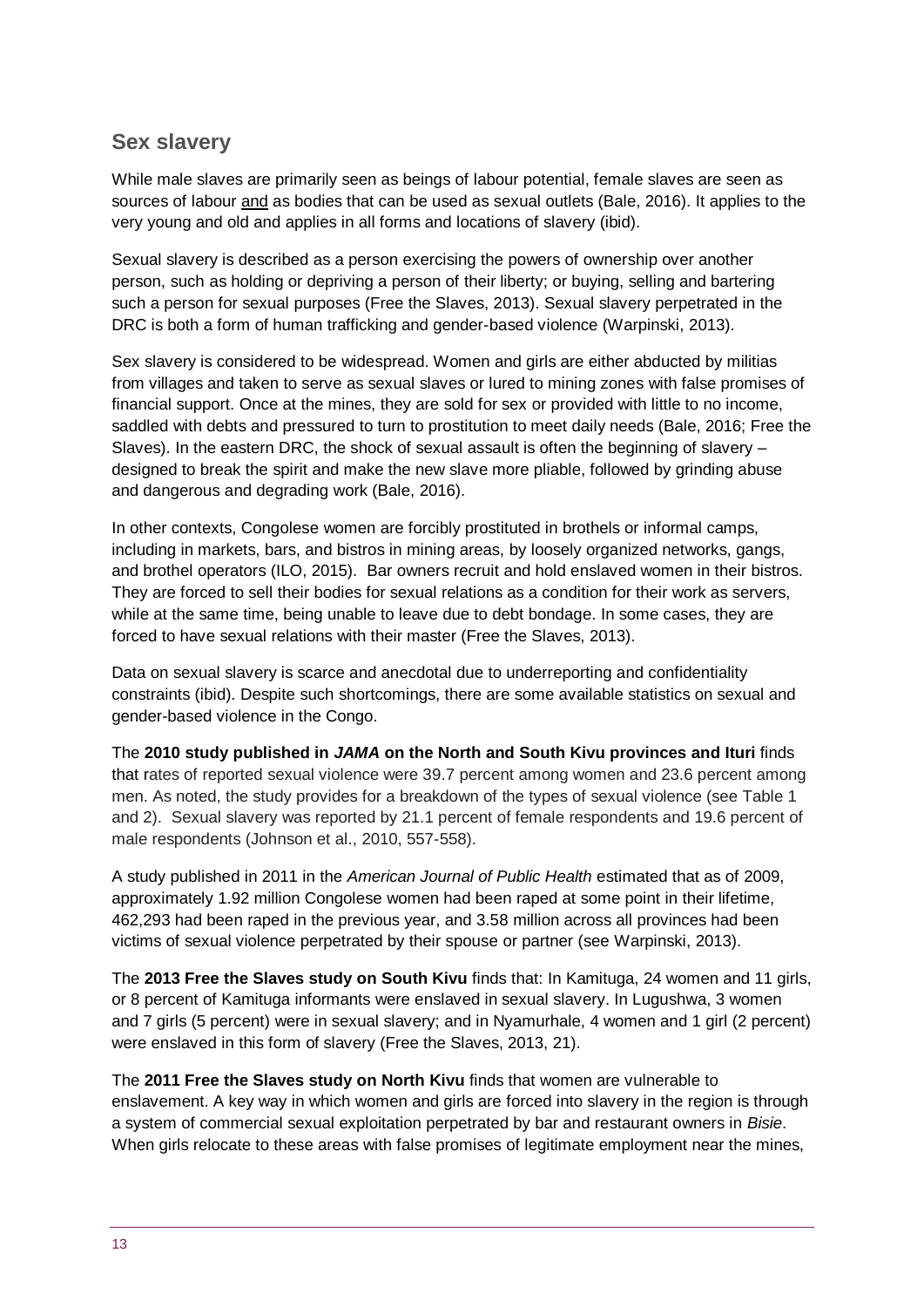they are told that their 'pay' is being given a venue in which to have sex with men for money (Free the Slaves, 2011).

### **Forced marriage**

Forced marriage is another form of slavery. It often begins by abduction and rape; or can be arranged by impoverished fathers to repay debts (Free the Slaves; ILO, 2015). Women forced into marriage are completely trapped, unable to pursue their own lives or escape (Bale, 2016; Free the Slaves). They are highly vulnerable to domestic servitude or sex trafficking (U.S. Department of State, 2016; ILO, 2015; Free the Slaves). Girls are especially vulnerable because they have little power, being both children and female in a patriarchal society (ibid).

The **2010 study published in** *JAMA* **on the North and South Kivu provinces and Ituri** finds that forced marriage was reported by 3.4 percent of female respondents (Johnson et al., 2010, 557).

The **2013 Free the Slaves study on South Kivu** finds that the specific dynamics of forced marriage involve a person being promised, transferred, or given as a spouse to another with no right or possibility to refuse (Free the Slaves, 2013). In Kamituga, forced marriage affected 16 percent of the informants, nearly twice the proportion found in Lugushwa (8 percent) and Nyamurhale (8 percent). Civilians are the perpetrators of forced marriage in these three research sites in South Kivu (Ibid, 20).

The **2011 Free the Slaves study on North Kivu** finds that there is a poorly understood connection between forced marriage and enslavement. A survey of 87 women and girls in the Bisie mine, interviewed about their relationship with men finds that the majority (67 percent) said that they freely consented to leave these relationships and were free to leave; 17 percent felt obliged to stay to meet the man's needs; and 5 percent admitted being forced to remain with the man on the orders of another person who held some type of physical or economic control over her (Free the Slaves, 2011). While the majority of respondents said that they were theoretically 'free' to walk away, many of these same women and girls also said it would be difficult, if not impossible, for them to leave without some kind of help (ibid). Perpetrators of forced marriage were commonly identified as the owners of mining shafts, diggers, and members of the army (ibid).

# **Child slavery**

The use of children by armed forces and groups has been a common feature of the conflicts in the Congo. It is one of the few forms of slavery where important efforts to halt the practice and to demobilize children have occurred(Free the Slaves, 2011). **Armed groups continue to enslave children to turn them into fighters**. Young boys, and sometimes girls, are kidnapped during raids on villages and trained to kill (Bale, 2016). In 2015, there were a reported 491 confirmed cases of children who were forcibly recruited and used by armed groups, while 2,102 children were separated or escaped from armed groups (U.S. Department of State, 2016).

CREDDHO (Center for Research on the Environment, Democracy and Human Rights)'s survey of 64 children associated with armed groups in Walikale territory finds that a third of children interviewed reported being forcibly recruited into an armed group, but not all children associated with armed groups were recruited by force (see Free the Slaves, 2011). Forty-five percent of respondents explained that the primary reason they joined the armed group was out of necessity, with lack of basic needs met at home (ibid).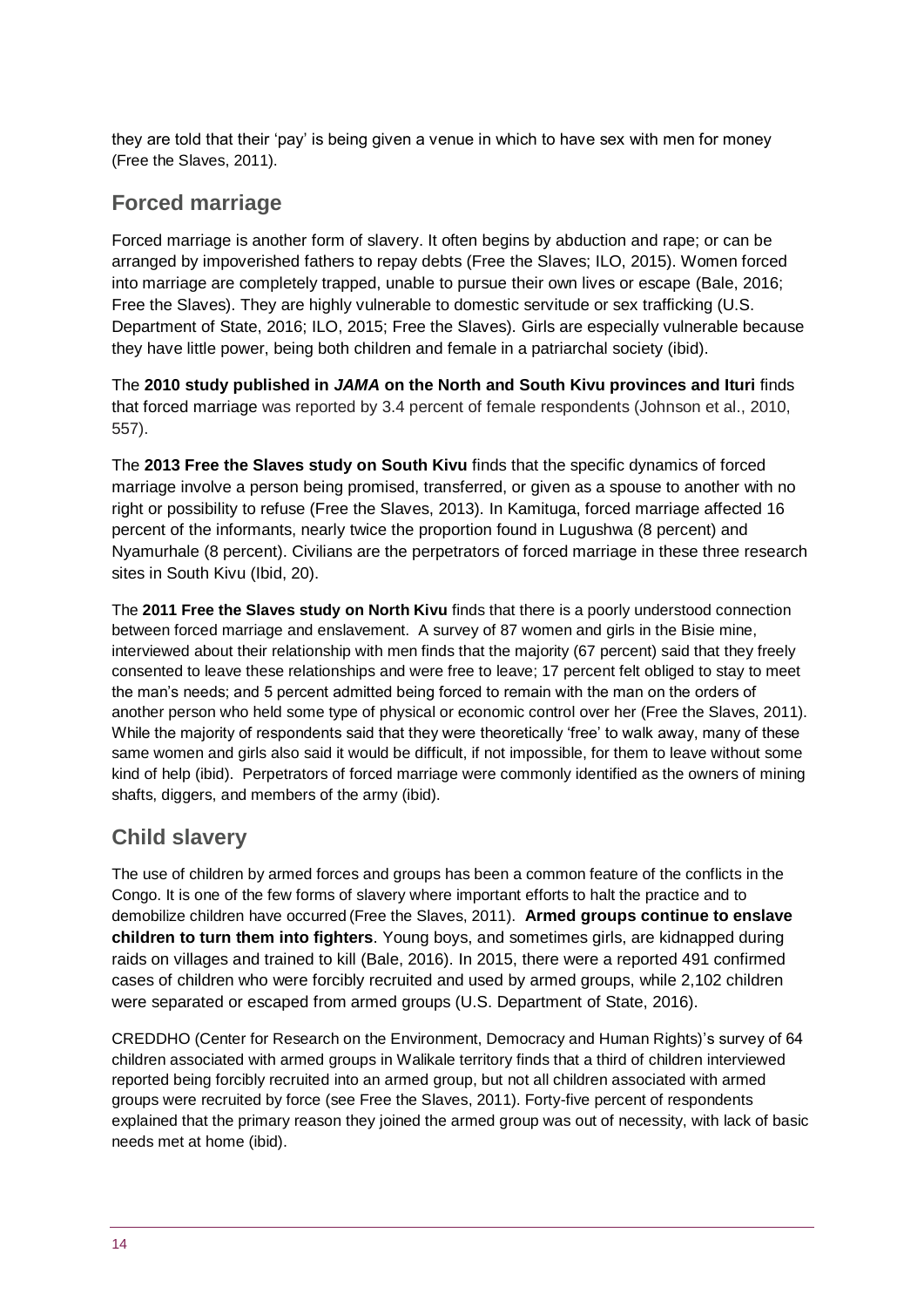**Children, particularly girls, in armed groups are highly vulnerable to sexual exploitation** by mine operators and soldiers (Free the Slaves, 2011).

In the past couple of years, there have been no reports of recruitment of children by the Congolese national army (FARDC), in accordance with the DRC government's plan to eliminate child soldiers within the FARDC (U.S. Department of State, 2016). There are reports that other armed groups have continued, however, to recruit children.

#### **Children, not recruited into an armed group, are still also vulnerable to forced and**

**exploitative labour.** Poverty and lack of access to schools make children particularly vulnerable to enslavement (Free the Slaves, 2011). They are often forced to work in mines, small-scale agriculture, domestic work, street begging, vending, and portering (U.S. Department of State, 2016; ILO, 2015). Street children are particularly vulnerable to sex trafficking and to being forced to work as *chegues*, who beg and steal on the streets of Kinshasa (Ibid).

The ILO (2015) identifies reports (from NGOs and the U.S. Department of State) stating that hundreds of children ages 5-17 are being forced to work in the production of cassiterite, coltan, gold and wolframite in various mines in the DRC, particularly in North and South Kivu. They do not have freedom of movement and receive little pay, it at all. Some children are forced to work with their families in situations of bonded labor, while other children are sent away to the mines by their parents to pay off the family's debt (ILO, 2015).

In a study conducted in Masisi and Walikale, the ASSODIP (Association pour le Développement des Initiatives Paysannes) research team identified 318 children (out of 388 surveyed) living in slavery, with a further 27 children showing strong indicators of being enslaved. In total, 89 percent of the children ASSODIP interviewed were either already enslaved or very close to being enslaved. Children's work includes digging, cleaning, shoveling, picking and transporting minerals, as well as pounding ore with hammers. They are also exploited in commercial sex trafficking and other types of sexual slavery, and are made to engage in looting (see Free the Slaves, 2011).

The **2014 USAID study on South Kivu and North Katanga** emphasises that trafficking of minors and child labour are a priority concern as minors are more likely than adults to be trafficking victims. Eleven out of 49 surveyed minors (22.4 percent) were considered labour trafficking victims (USAID, 2014).

Respondents in the study were asked if they had ever seen child labour in or around the mines. While no respondents stated they themselves had been forced to work as children, 13 percent stated that they had seen children working in the mines. Of those people who said they had witnessed children working in mining towns, 60 percent said that it was forced (USAID, 2014, p. 34).

Reports of witnessed forced labour appears to be greater in non-conflict areas, with sixty-five percent of respondents in non-conflict sites reported having seen forced child labour, compared to 32 percent in conflict sites. While armed groups and the FARDC are listed as perpetrators, roughly 70 percent of perpetrators are mine owners, managers, and other non-armed actors (USAID, 2014, p. 34).

The **2013 Free the Slaves study on South Kivu** finds that of the total 203 youths under age 18 interviewed, 67 percent of them were subjected to worst forms of child labour (Free the Slaves, 2013, 20).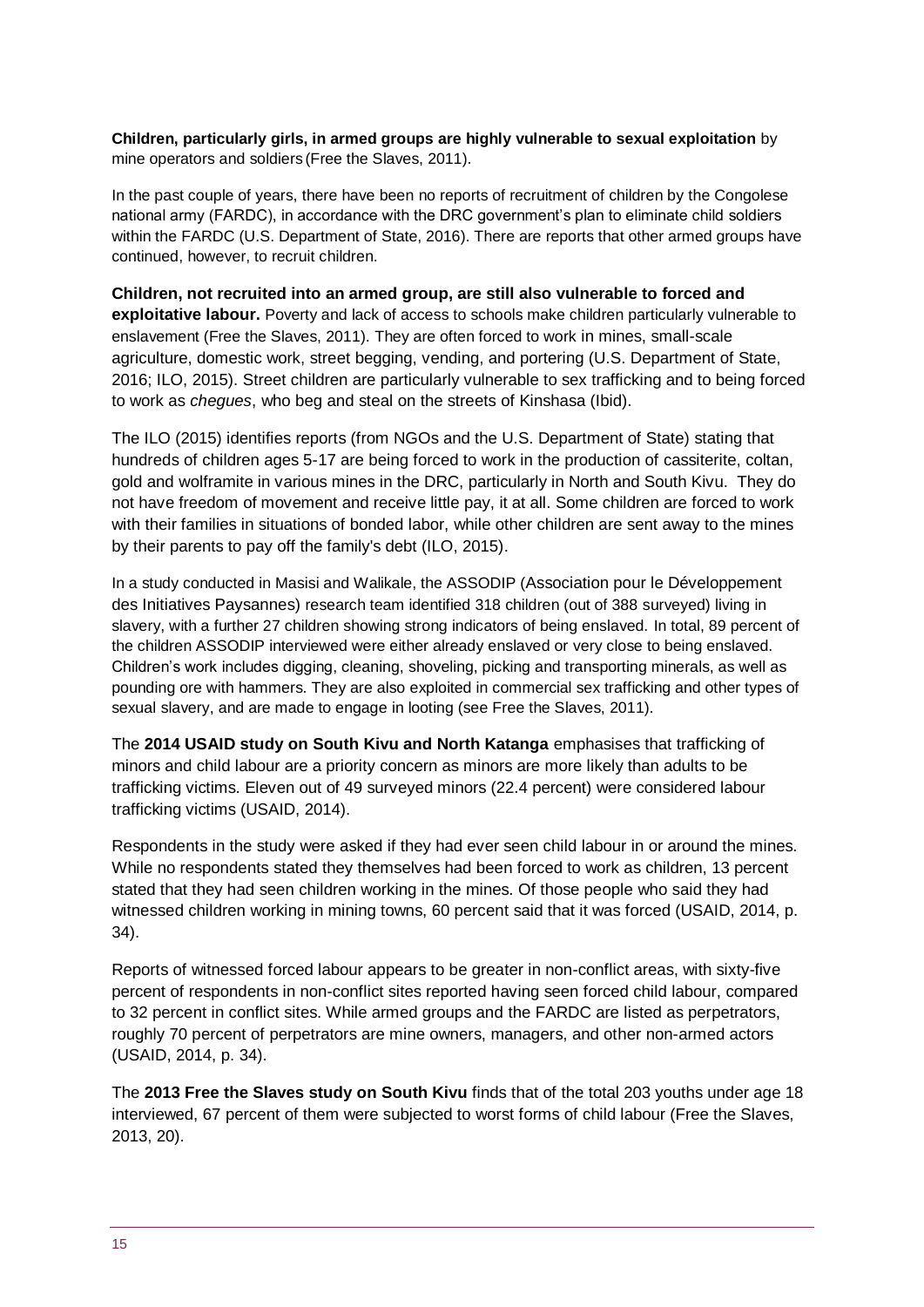The **2011 Free the Slaves study on North Kivu** also finds that children are especially vulnerable to exploitation, with over two thirds of child respondents in either confirmed situations of slavery or showing strong indicators of being enslaved (Free the Slaves, 2011).

# <span id="page-15-0"></span>**5. Characteristics of greater vulnerability to enslavement**

As already discussed, **children** remain particularly vulnerable to exploitation and enslavement, involving various types of modern slavery, including forced labour and sex slavery. **Women and girls** are at particular risk of sex slavery and forced marriage – being seen as sources of labour and as bodies that can be used as sexual outlets (Bale, 2016). Girls are especially vulnerable due to lack of power, being both children and female in a patriarchal society (Free the slaves).

Other characteristics of vulnerability to exploitation and enslavement include **poverty**, lower formal education or literacy levels and extremely difficult living conditions (Free the Slaves, 2013). The **2013 Free the Slaves study** finds that poverty is a key characteristic of the informants that predisposed them to slavery, with more than 90 percent reporting not having the financial means to sustain themselves with sufficient nutrition, pay for their children's school, or cover medical needs in the case of illness.

The **2014 USAID study on South Kivu and North Katanga** finds that those at greater risk of being trafficked had the following characteristics: concentration in certain territories and sites (e.g. in Mwenga versus other sites); spending longer time at a mining site; sleeping at the mining site; having borrowed money in the past year; and being a minor. While sleeping at the mining site could be a proxy for vulnerability, it is also possible that current victims are actually forced to stay at the site (USAID, 2014).

While the USAID study did not find greater levels of forced labour in conflict areas in the DRC (rather finding the opposite), much of the literature emphasises that people **displaced** by conflict (in Katanga, North Kivu and South Kivu) are highly vulnerable to exploitation and enslavement, particularly abduction, forced conscription, forced labour and sex slavery (U.S. Department of State; Stoop et al., 2016; Azuakola, 2014). A **2015 study of artisanal miners in Kamituga** in the eastern DRC finds that the large majority of miners (78 percent) were at a certain point internally displaced due to armed combat. Four out of ten were forced to perform labour under armed threat (41 percent) (Stoop et al., 2016).

# <span id="page-15-1"></span>**6. ILO and GSI methodologies for estimates of forced labour/modern slavery**

The **International Labour Organization** has produced two global forced labour estimates, both based on extrapolations from a small (n=8,000) core survey sample (covering four countries), supplemented by secondary, previously reported data (Cockayne, 2015):

- A 'case' of forced labour is defined as a recorded piece of information about one or more persons who are currently, or have been, victims of forced labour during the reference period (ILO, 2012).
- The ILO adopts the capture-recapture method, which samples cases of forced labour from the universe of all reported cases of forced labour, then resamples the same universe to find the fraction of cases in the second sample also identified in the first sample (Ibid).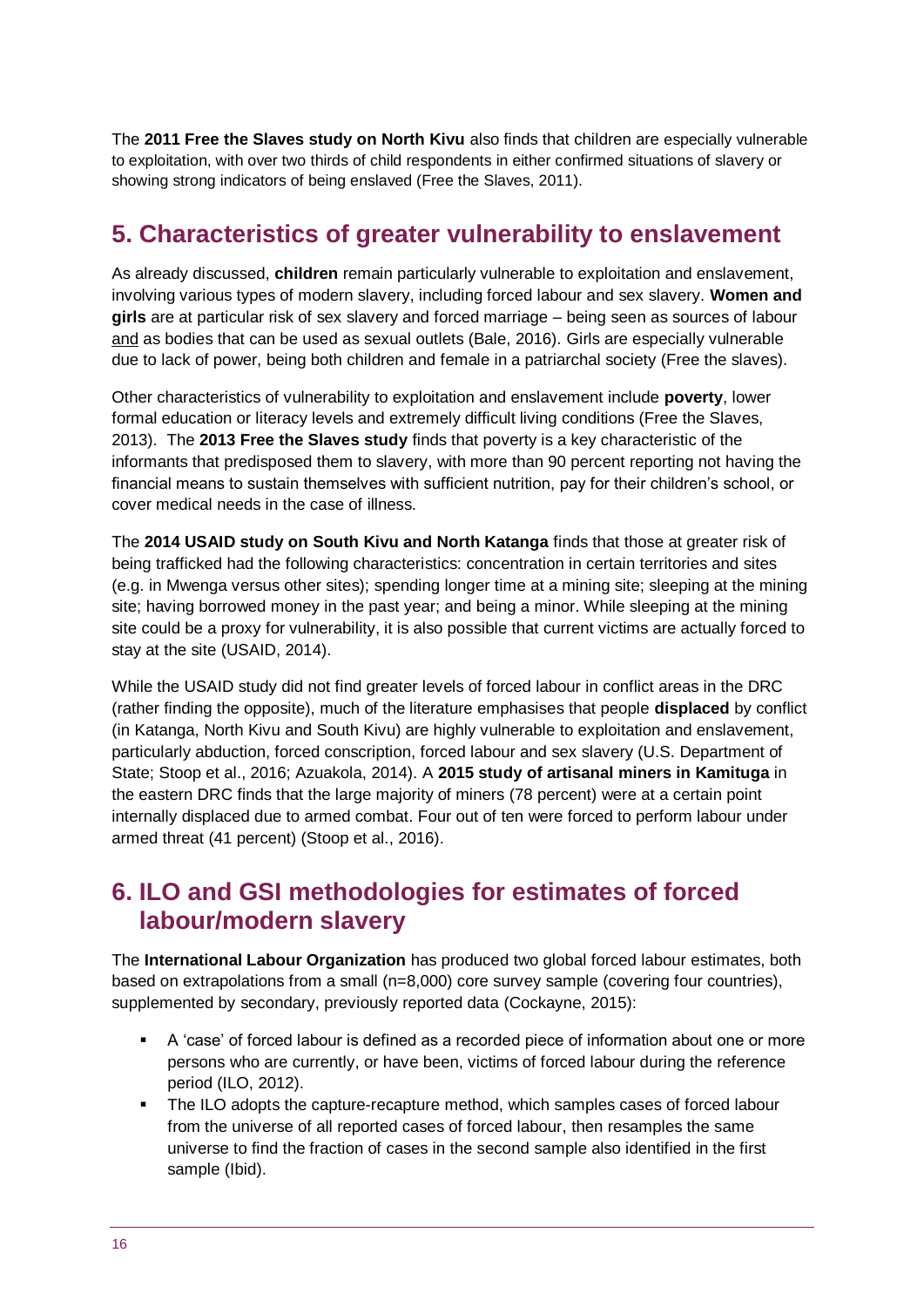▪ These capture-recapture estimates are then extrapolated to cover both reported and unreported cases of forced labour, and also to make an adjustment for differences in duration in forced labour among the victims – to come up with an estimate of the total number of victims of forced labour (ibid).

The **Walk Free Foundation's Global Slavery Index** ranks 167 countries in terms of the prevalence of modern slavery. The GSI methodology is similar to that used by the ILO in its global forced labour estimate, but applied at the country level (Walk free foundation, 2017):

- The index measures vulnerability to enslavement, based on 24 variables grouped into four dimensions: (i.) civil and political protections; (ii.) and social, health and economic rights; (iii.) personal security; and (iv.) refugees and conflict.
- **•** The country's final 'vulnerability score', is calculated by averaging the sum of the variables for each category and then averaging the four resulting scores. The prevalence of modern slavery is derived from the vulnerability model.
- The prevalence estimates in the GSI reflect one of three methodologies: 1.) Direct estimation following a nationally representative random sample survey (from face-to-face interviews) conducted in 25 countries; 2.) Multiple systems estimation (2 countries); and 3.) Extrapolation based on mathematical modelling of risk.
- **EXECT** Survey questions are: 1. Have you or has anyone in your immediate family ever been forced to work by an employer? 2. Have you or has anyone in your immediate family ever been forced to work by an employer to repay a debt with that employer? 3. Have you or has anyone in your immediate family ever been offered one kind of work, but then were forced to do something else and not allowed to leave? 4. Have you or has anyone in your immediate family ever been forced to marry?
- Prevalence estimates are based on random sample surveys and on Multiple systems estimation (which applies a form of capture-recapture method) in contexts which are not conducive to random surveys (where low levels of vulnerability mean there are few cases to report).
- Prevalence estimates are also estimated for the remaining countries (139), without any survey or other data point. They are divided into 12 groups, with reference to the vulnerability data. Members of each group are considered to have a common or at least similar risk profile. Multiple data points within each group are used to calculate individual country prevalence.
- It is unclear, however, which of the 139 countries made it in to which group. For example, it is noted that Group 1 comprises 13 unspecified countries, the prevalence estimates of which are based on survey data from Pakistan and Nigeria and the sexual violence study from the DRC (Gallagher, 2016).

# <span id="page-16-0"></span>**7. References**

- Azuakola, S. (2014). *Slavery in Africa is still alive.* Retrieved from: [https://thisisafrica.me/slavery](https://thisisafrica.me/slavery-still-alive-africa/)[still-alive-africa/](https://thisisafrica.me/slavery-still-alive-africa/)
- Bale, K. (2016). *Blood and Earth: Modern slavery, ecocide, and the secret to saving the world.*  New York: Spiegel & Grau.
- Dranginis, H. (2014). *Interrupting the silence: Addressing Congo's sexual violence crisis within the Great Lakes regional peace process.* Washington, DC: Enough Project.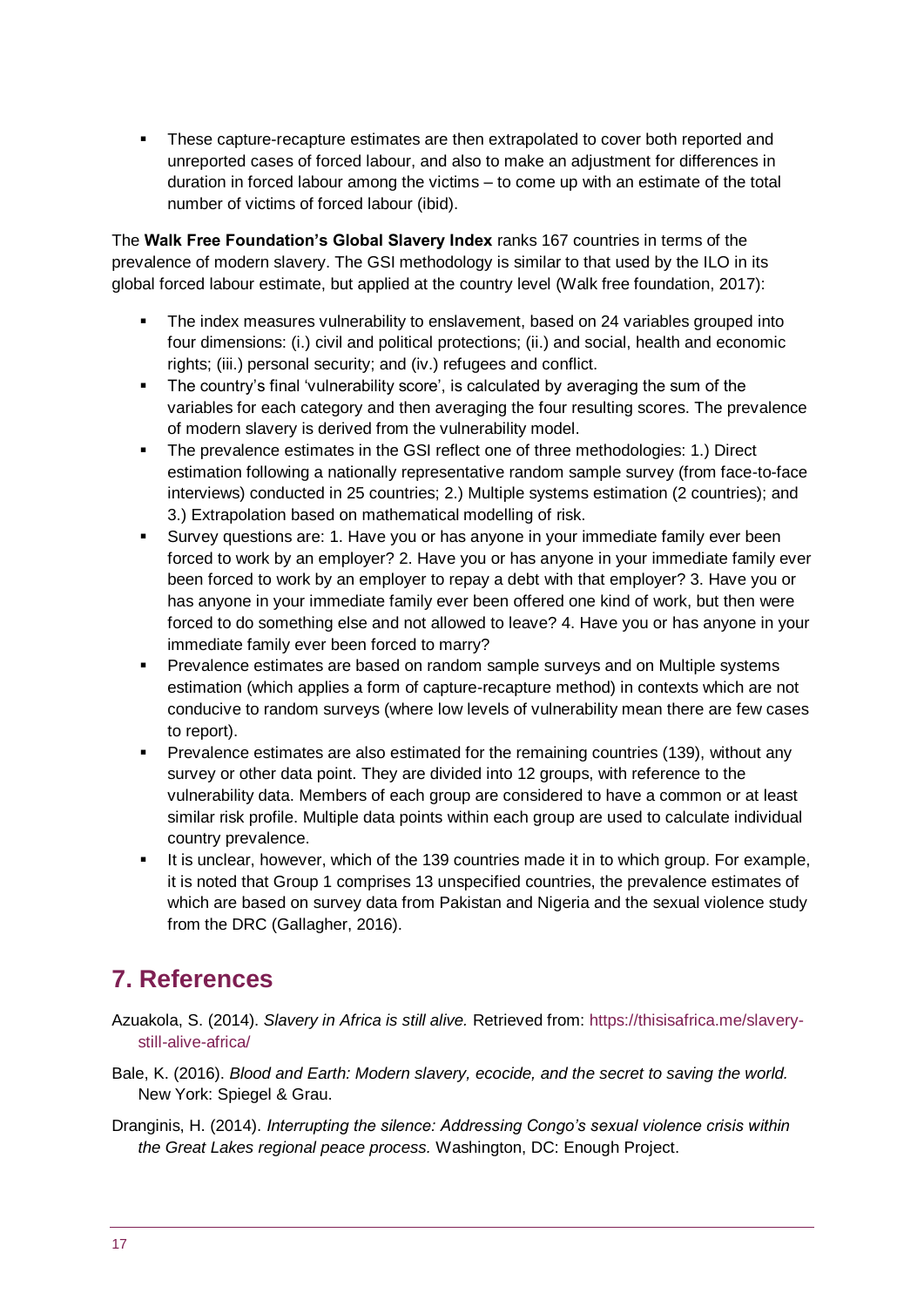[http://www.enoughproject.org/files/InterruptingtheSilence\\_AddressingCongosSexualViolence](http://www.enoughproject.org/files/InterruptingtheSilence_AddressingCongosSexualViolenceCrisiswithintheGreatLakesRegionalPeaceProcess.pdf) [CrisiswithintheGreatLakesRegionalPeaceProcess.pdf](http://www.enoughproject.org/files/InterruptingtheSilence_AddressingCongosSexualViolenceCrisiswithintheGreatLakesRegionalPeaceProcess.pdf)

- Cockayne, J. (2015). *Unshackling development: Why we need a global partnership to end modern slavery.* United Nations University & The Freedom Fund. Retrieved from: <http://freedomfund.org/wp-content/uploads/Unshackling-Development-FINAL-FOR-EMAIL.pdf>
- Free the Slaves. (2013). *Enslavement at South Kivu mining sites.* Investigative Field Report. Washington, DC: Free the Slaves. Retrieved from: [https://www.freetheslaves.net/wp](https://www.freetheslaves.net/wp-content/uploads/2015/03/Congos-Mining-Slaves-web-130622.pdf)[content/uploads/2015/03/Congos-Mining-Slaves-web-130622.pdf](https://www.freetheslaves.net/wp-content/uploads/2015/03/Congos-Mining-Slaves-web-130622.pdf)
- Free the Slaves. (2011). *The Congo report: Slavery in conflict minerals.* Investigative Field Report. Washington, DC: Free the Slaves. Retrieved from[: https://www.freetheslaves.net/wp](https://www.freetheslaves.net/wp-content/uploads/2015/03/The-Congo-Report-English.pdf)[content/uploads/2015/03/The-Congo-Report-English.pdf](https://www.freetheslaves.net/wp-content/uploads/2015/03/The-Congo-Report-English.pdf)
- Gallagher, A. (2016). *Unravelling the 2016 Global Slavery Index. Part two.* Open Democracy. [https://www.opendemocracy.net/5050/anne-gallagher/unravelling-2016-global-slavery-index](https://www.opendemocracy.net/5050/anne-gallagher/unravelling-2016-global-slavery-index-part-two)[part-two](https://www.opendemocracy.net/5050/anne-gallagher/unravelling-2016-global-slavery-index-part-two)
- ILO. (2015). *Draft report on forced labour and human trafficking in the Southern African Development Community.* Sub-regional Conference on the Ratification and Implementation of the new ILO Protocol on Forced Labour, Lusaka, Zambia, 17-18 November. Retrieved from: [http://www.ilo.org/wcmsp5/groups/public/---africa/---ro](http://www.ilo.org/wcmsp5/groups/public/---africa/---ro-addis_ababa/documents/publication/wcms_425974.pdf)[addis\\_ababa/documents/publication/wcms\\_425974.pdf](http://www.ilo.org/wcmsp5/groups/public/---africa/---ro-addis_ababa/documents/publication/wcms_425974.pdf)
- ILO. (2012). ILO Global Estimate of Forced Labour Results and methodology International Labour Office (ILO) Special Action Programme to Combat Forced Labour (SAP-FL). Retrieved from: [http://www.ilo.org/wcmsp5/groups/public/@ed\\_norm/@declaration/documents/publication/wc](http://www.ilo.org/wcmsp5/groups/public/@ed_norm/@declaration/documents/publication/wcms_182004.pdf)

[ms\\_182004.pdf](http://www.ilo.org/wcmsp5/groups/public/@ed_norm/@declaration/documents/publication/wcms_182004.pdf)

Johnson et al., (2010). Association of sexual violence and human rights violations with physical and mental health in territories of the eastern Democratic Republic of the Congo. *JAMA* 304(5), 553-562. Retrieved from:

http://www.operationspaix.net/DATA/DOCUMENT/4618~v~Association\_of\_Sexual\_Violence [and\\_Human\\_Rights\\_Violations\\_With\\_Physical\\_and\\_Mental\\_Health\\_in\\_Territories\\_of\\_the\\_Ea](http://www.operationspaix.net/DATA/DOCUMENT/4618~v~Association_of_Sexual_Violence_and_Human_Rights_Violations_With_Physical_and_Mental_Health_in_Territories_of_the_Eastern_Democratic_Republic_of_the_Co.pdf) [stern\\_Democratic\\_Republic\\_of\\_the\\_Co.pdf](http://www.operationspaix.net/DATA/DOCUMENT/4618~v~Association_of_Sexual_Violence_and_Human_Rights_Violations_With_Physical_and_Mental_Health_in_Territories_of_the_Eastern_Democratic_Republic_of_the_Co.pdf)

- Rothenberg, D. and Radley, B. (2014). *"We miners take our lives in our hands save nothing and believe only in luck": The lived experience of human rights and labor violations in select artisanal mining sites in North and South Kivu*. Heartland Alliance International and Center for Law and Global Affairs and the School of Politics and Global Studies at Arizona State University. Retrieved from:<http://repub.eur.nl/pub/77171/>
- USAID. (2014). *Assessment of human trafficking in artisanal mining towns in Eastern Democratic Republic of the Congo.* Washington, DC: USAID. [http://pdf.usaid.gov/pdf\\_docs/PA00K5R1.pdf](http://pdf.usaid.gov/pdf_docs/PA00K5R1.pdf)
- U.S. Department of State. (2016). *Democratic Republic of the Congo: 2016 trafficking in persons report.* Office to monitor and combat trafficking in persons. Retrieved from: <https://www.state.gov/j/tip/rls/tiprpt/countries/2016/258747.htm>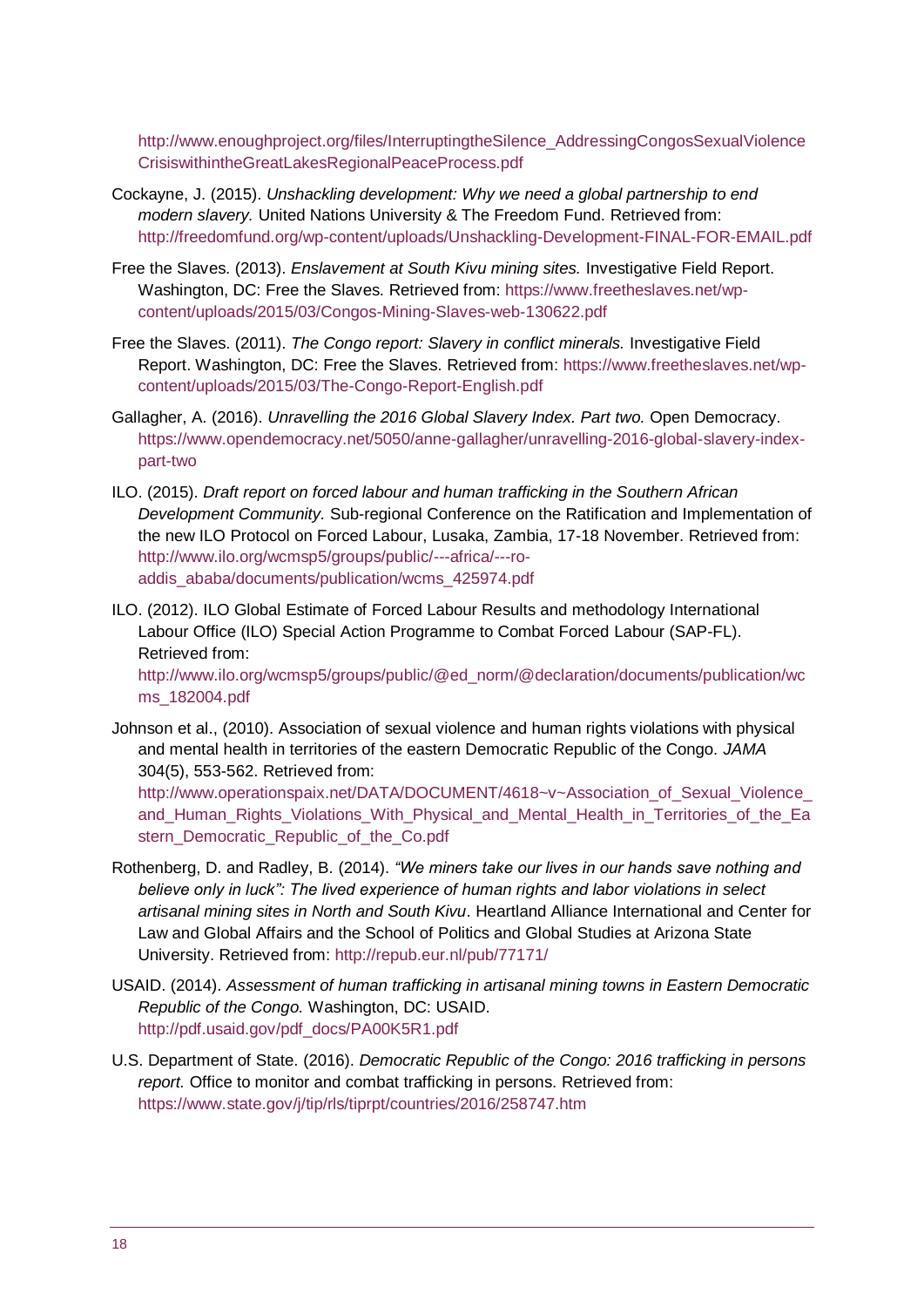- U.S. Department of State. (2015). *Democratic Republic of the Congo: 2015 trafficking in persons report.* Office to monitor and combat trafficking in persons. Retrieved from: <https://www.state.gov/j/tip/rls/tiprpt/countries/2015/243418.htm>
- Walk Free Foundation. (2017). *Global Slavery Index 2016: Detailed methodology.* Nedlands: Walk Free Foundation. Retrieved from: [http://assets.globalslaveryindex.org/downloads/GSI-](http://assets.globalslaveryindex.org/downloads/GSI-2016-Detailed-Methodology.pdf)[2016-Detailed-Methodology.pdf](http://assets.globalslaveryindex.org/downloads/GSI-2016-Detailed-Methodology.pdf)
- Warpinski, S. K. (2013). Protecting women and girls from human trafficking in the Democratic Republic of Congo: Toward justice for victims of gender-based violence. *Michigan State International Law Review,* 21(1), 155-204. Retrieved from: <http://digitalcommons.law.msu.edu/cgi/viewcontent.cgi?article=1109&context=ilr>

# **Acknowledgements**

We thank the following experts who voluntarily provided suggestions for relevant literature or other advice to the author to support the preparation of this report. The content of the report does not necessarily reflect the opinions of any of the experts consulted.

- Kevin Bales, University of Nottingham
- James Cockayne, UNU Office at the United Nations
- Sara Crowe, Polaris Project
- Monti Datta, University of Richmond
- Sasha Lezhnev, Enough Project
- Siddharth Kara, Harvard Kennedy School
- Jennifer Kimball, Polaris Project
- Janvier Murairi, Assodip

# **Suggested citation**

Haider, H. (2017). *Modern slavery in the DRC* (K4D Helpdesk Research Report series). Brighton, UK: Institute of Development Studies.

# **About this report**

*This report is based on five days of desk-based research. The K4D research helpdesk provides rapid syntheses of a selection of recent relevant literature and international expert thinking in response to specific questions relating to international development. For any enquiries, contact helpdesk@k4d.info.*

*K4D services are provided by a consortium of leading organisations working in international development, led by the Institute of Development Studies (IDS), with Education Development Trust, Itad, University of Leeds Nuffield*  Centre for International Health and Development, Liverpool School of Tropical Medicine (LSTM), University of *Birmingham International Development Department (IDD) and the University of Manchester Humanitarian and Conflict Response Institute (HCRI).*

*This report was prepared for the UK Government's Department for International Development (DFID) and its partners in support of pro-poor programmes. It is licensed for non-commercial purposes only. K4D cannot be held responsible for errors or any consequences arising from the use of information contained in this report. Any views and opinions expressed do not necessarily reflect those of DFID, K4D or any other contributing*